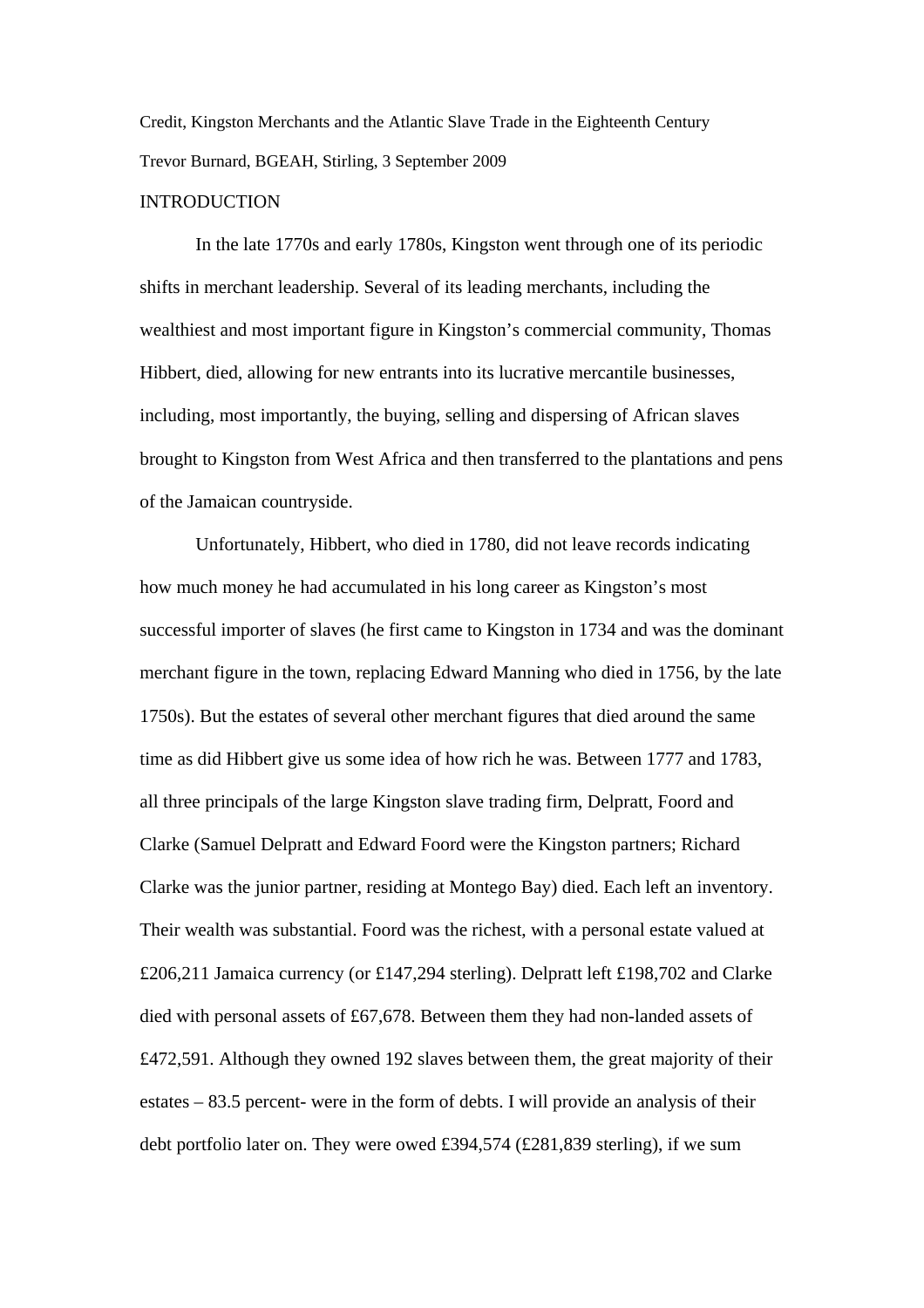debts in the three inventories. In the inventory of the partner who died last – Samuel Delpratt – the debt lent out by Delpratt on his own, by Delpratt, Foord and Clark; and by Delpratt and Foord amounted to £373,025.62.

 Other wealthy merchants involved in the slave trade died at around this time. John Morse, a Kingston merchant and leading attorney with the supervision of nine sugar estates in the 1750s, had moved to London as the co-partner of Zachary Bayly (who himself had died in 1769, with a personal estate in Jamaica valued at £160,640) before setting up business as a commission agent, receiving sugar consignments from Jamaica, in the firm Morse and Smith. At his death in 1782, he left £138,575 in personal property in Jamaica, of which £100,768 was in the form of debts, being his half share of £200,232 owed by 26 planters to Morse and Smith. Malcolm Laing, a Kingston merchant, died the same year, worth £88,600, with debts amounting to £81,452. Scudamore Winde, a merchant in neighbouring St. Catherine, had died a few years earlier, in 1776, with personal assets of £94,273, of which £82,233 were in the form of debts. Across the island, Sir Simon Clarke, a baronet whose noble father had been transported to Jamaica when convicted of being a highwayman in 1722, also died in this period. His west Jamaican estate was the largest inventoried in Jamaica before 1784, amounting to a massive £269,592, of which £244,660 was in the form of debts – bonds, mortgages, protested bills of exchange and notes, detailed as a loan portfolio below.

 If we added together all the personal wealth of these merchants and money lenders (Clarke and Morse were also heavily involved in planting, owning 171 and 490 slaves respectively), the sums involved are £1,063,631, of which £903,687 was in the form of debts. It is unimaginable that Thomas Hibbert's estate would have been smaller than any of these men so if we assigned him a nominal personal estate of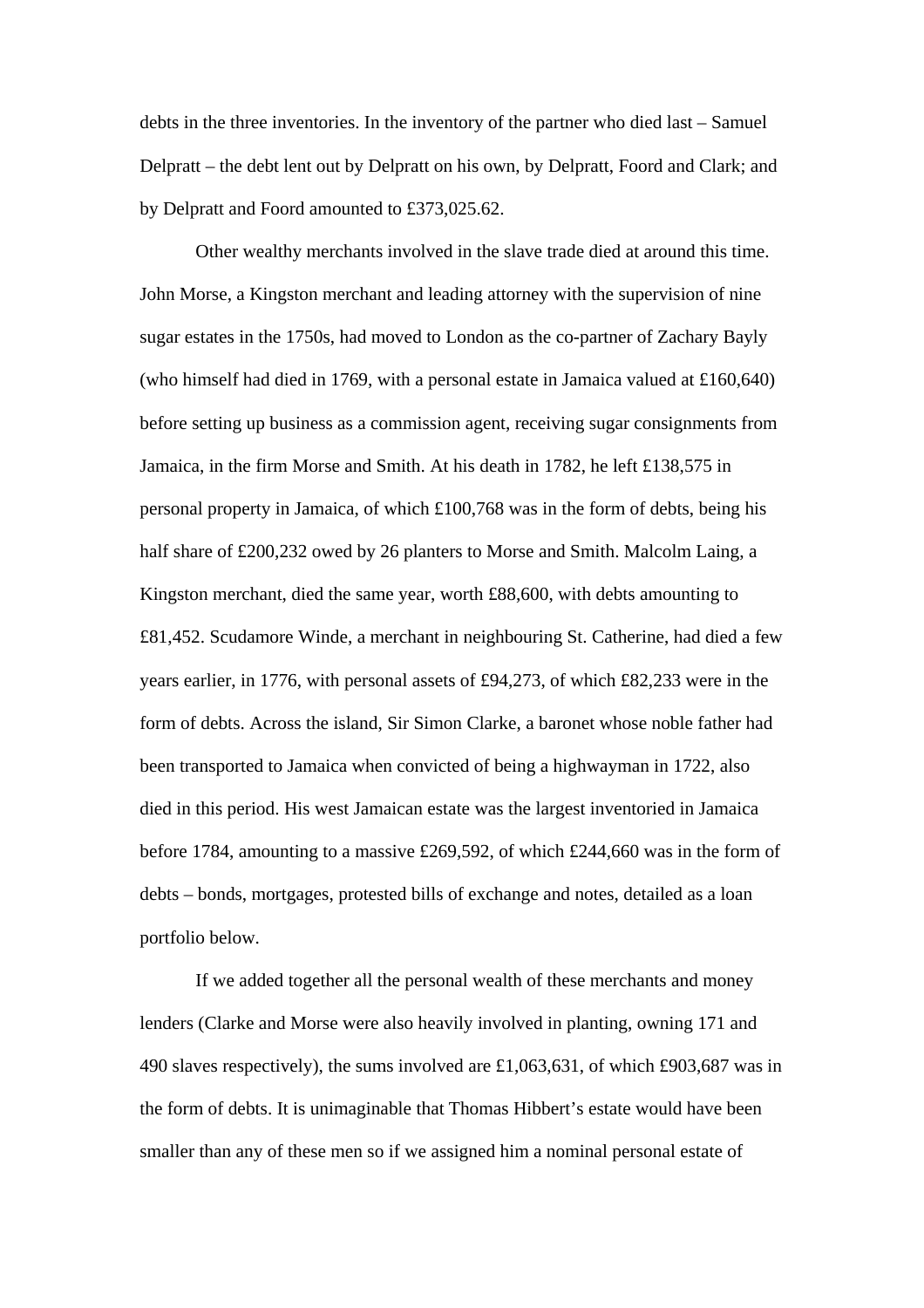£350,000 with £250,000 in the form of debts owed to him, then we arrive at £1,413,361 TEV and £1,153,687 debts owed to 4 merchants and a merchant house. That amounts to £824,062 sterling. To put this in perspective, it is probably the equivalent to around £500,000,000 or £1 billion in today's money or equivalent in the eighteenth century to the total wealth of several dukes or two or three of the wealthiest London merchants. A more appropriate sense of value might be that the total credit extended by these seven men in the late 1770s and early 1780s would have purchased 30,392 enslaved persons, using the average value of slaves in Jamaican inventories between 1776 and 1784. To put it another way, these major merchants lent out sufficient money to buy 15.8 percent of slaves living in Jamaica in 1774.

 This paper is a very preliminary attempt to try and make some sense of the debts held by men such as Thomas Hibbert, Edward Foord, Samuel Delpratt and Sir Simon Clarke. I make no claims for any depth or subtlety in my investigations: most of this paper consists of the presentation of raw data about wealth and debt in Jamaica during the period of the slave trade that was held in local hands. It is derived from an analysis of 9,347 inventories taken for deceased Jamaicans between 1674 and 1785, of which 2,351, 2,310 of which date from after 1710, are of Kingston residents and which form the core of my investigations. Contrary to what is advertised in my title, I will not make an in-depth analysis of credit and debt in the slave trade per se. Others have analysed this better than I can do, notably Jacob Price in a pioneering essay and Kenneth Morgan in a series of brilliant articles and books.<sup>[1](#page-2-0)</sup> My paper really wants to make a very simple point. I suggest that the amount of money lent out by residents of Jamaica was more considerable than has been realised and that Kingston merchants played a very significant role in providing credit to planters for the acquisition of

<span id="page-2-0"></span><sup>&</sup>lt;sup>1</sup> Jacob Price; Kenneth Morgan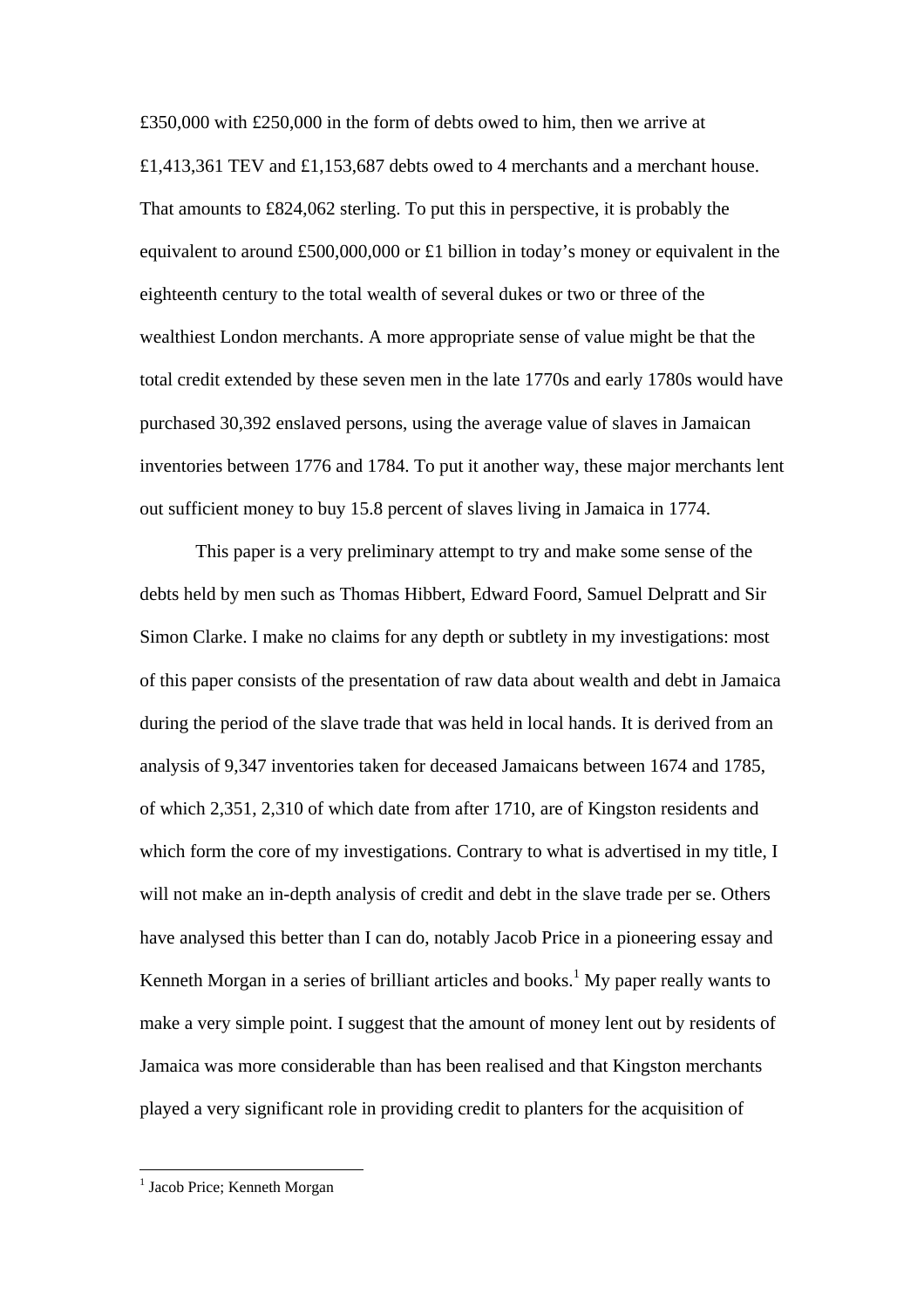slaves, livestock, land and mill equipment as well as providing means for planters and other Jamaicans to engage in conspicuous consumption and to fund family inheritances. The activities of these merchants need to be set alongside the better known activities of British merchants engaged in long-distance overseas trade. I also want to suggest that we can learn a good deal from the reconstruction of loan portfolios from listings of debts in inventories about the flow of credit and debt in Jamaica. Finally, I want to argue that an analysis of the amount of debt held by Jamaicans done over time helps to explain a significant increase in commercial activity in Jamaica after the end of the War of the Austrian Succession.

### THE ADAM SMITH PROBLEM

 The question of credit and debt in colonial British America is a curious one. On the one hand, everyone recognises that ascertaining how much credit was available to Americans and West Indians before the end of the eighteenth century is a vitally important topic. As a Liverpool slave trader put it, the right sort of credit "made the wheel turn."<sup>2</sup> In developing economies, credit was necessary for economic growth. It was necessary to acquire land and slaves, to improve plantations, to buy trading vessels, to begin a mercantile operation, to build houses, to improve standards of living, and to provide for future generations. On the other hand, detailed information about debt and credit is very hard to come by. Although "credit was the very life blood of the colonies," "money lending in colonial America has not received the attention it deserves."<sup>[3](#page-3-1)</sup> We tend to rely very much on qualitative rather than quantitative evidence about debt and its meanings, in part because statements about colonial indebtedness are abundant and easy to access while quantitative evidence,

<span id="page-3-0"></span> $2^2$  Cited in Price, "Credit in the slave plantation economies," 339.

<span id="page-3-1"></span><sup>&</sup>lt;sup>3</sup> Davies, "Origins of the Commission System," 92; Julian Gwyn, "Money Lending in New England: The Case of Admiral Sir Peter Warren and His Heirs, 1739-1805," *New England Quarterly*, 44 (1991), 117.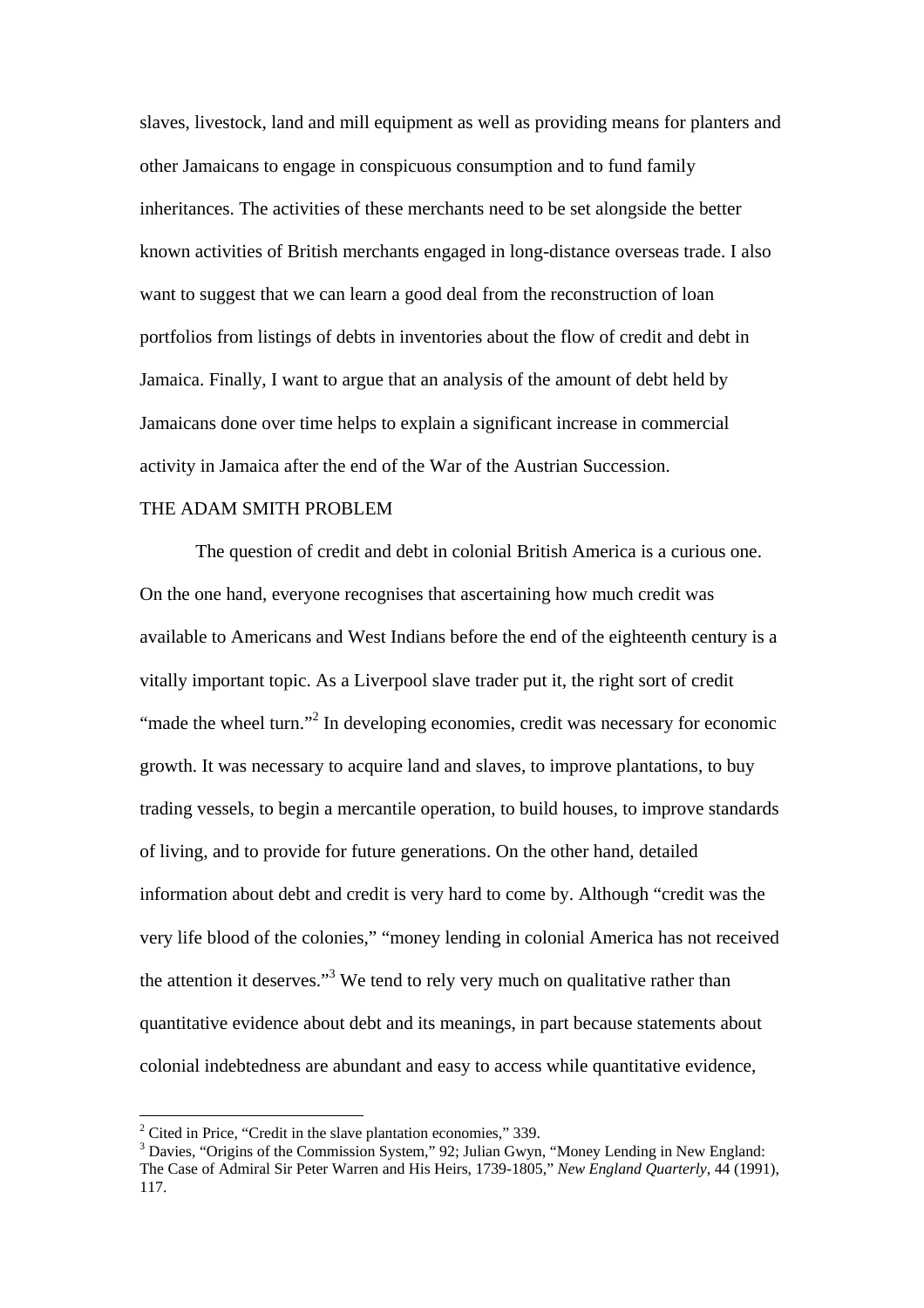while also abundant, is notoriously hard to interpret and time-consuming to assemble. Thus, in studies of the Chesapeake historians have placed great importance upon statements made by Thomas Jefferson, that before the Revolution Chesapeake planters "were a species of capital annexed to certain mercantile houses in London" with hereditary debts passing "from father to son for many generations." His statements have generally been taken at face value, although they probably reflect just his particular circumstances as a man who made the unwise decision to take on both the assets and the liabilities of a wealthy but highly indebted father-in-law. There is little reason why we should extrapolate from Jefferson's situation (compounded, of course, by his tendency for personal extravagance) to Virginia planters as a whole. Certainly, my studies of wealthy Maryland planters suggest not only that few planters or merchants in Maryland were especially indebted but also that the major problem regarding debt in eighteenth century Maryland was not excessive indebtedness but was probably a lack of access to affordable and available credit.

 We need empirical evidence about debt levels among individuals because it is only through empirical data that we are able to answer some of the important questions that have obsessed historians and economists about credit in colonial British America since Adam Smith first formulated the major issues in the *Wealth of Nations*. Smith marvelled at how well the British colonies in the Americas had prospered since their foundation and argued that a good deal of their success came from capital derived from British sources, invested in the colonies. Smith raised a variety of questions which continue to grab our attention. Smith was interested in the extent of capital that was needed to make the plantations profitable and even more so with the source of that capital. In his view, the money came from Britain: "the prosperity of the English sugar colonies has been … owing to the great riches of England, of which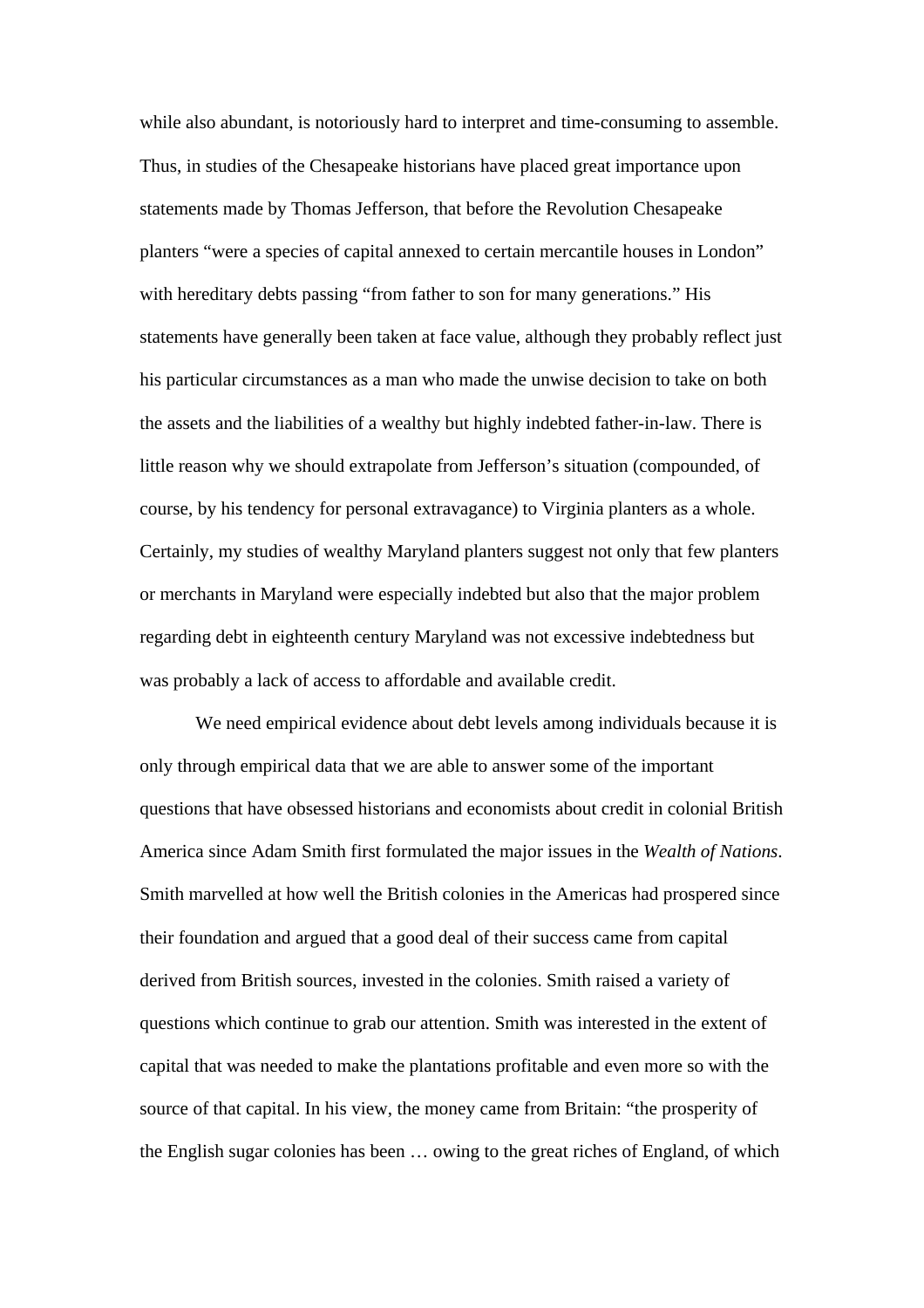a part has overflowed ...upon those colonies."<sup>[4](#page-5-0)</sup> Smith's assumptions have been challenged by other historians, notably Richard Pares, who believed that most of the capital needs of the plantations were met by planters ploughing back profits into their plantations, and have been supported by other historians, such as Simon Smith, who believes that on balance Adam Smith's formulations were essentially correct. Other questions that follow from such investigations include whether the colonists could obtain as much capital as they needed, or desired, from various sources; whether there was a particular culture of credit, peculiar to Anglo-American societies;<sup>[5](#page-5-1)</sup> and whether that particular culture of credit, in the special circumstances of the mid-eighteenth century, contributed to the making of the American Revolution.

Finally, the question of credit and debt is intimately connected to slavery and the slave trade. Slaves were expensive commodities and planters were hungrier for slaves than for any other commodity. They demanded, and received, generous credit terms from first the Royal African Company (whose loans to West Indian planters amounted to hundreds of thousands pounds sterling and whose largesse was a significant factor in kick-starting the West Indian plantation system) and then from private traders. Merchants fought against planter determination to engineer overly favourable credit legislation for themselves by introducing credit control practices in the 1690s and by supporting comprehensive legislation in the 1730s – the 1732 Colonial Debts Act – that provided the institutional means for securing confidence in the credit system for both planters and merchants. The passage of the Act, and gradual refinement of the credit system through the adoption of the immediate remittance system, favoured large planters and big merchants and provided a mechanism, alongside improvements in other aspects of the British Atlantic Slave trade system,

<span id="page-5-0"></span><sup>4</sup> Adam Smith, *An Inquiry into the Nature and Causes of the Wealth of Nations*, ed. E. Cannan (2 vols. Chicago, 1976; orig. publ. 1776), II: 101.

<span id="page-5-1"></span><sup>5</sup> Margot Finn; T.H. Breen; Jamie Belich.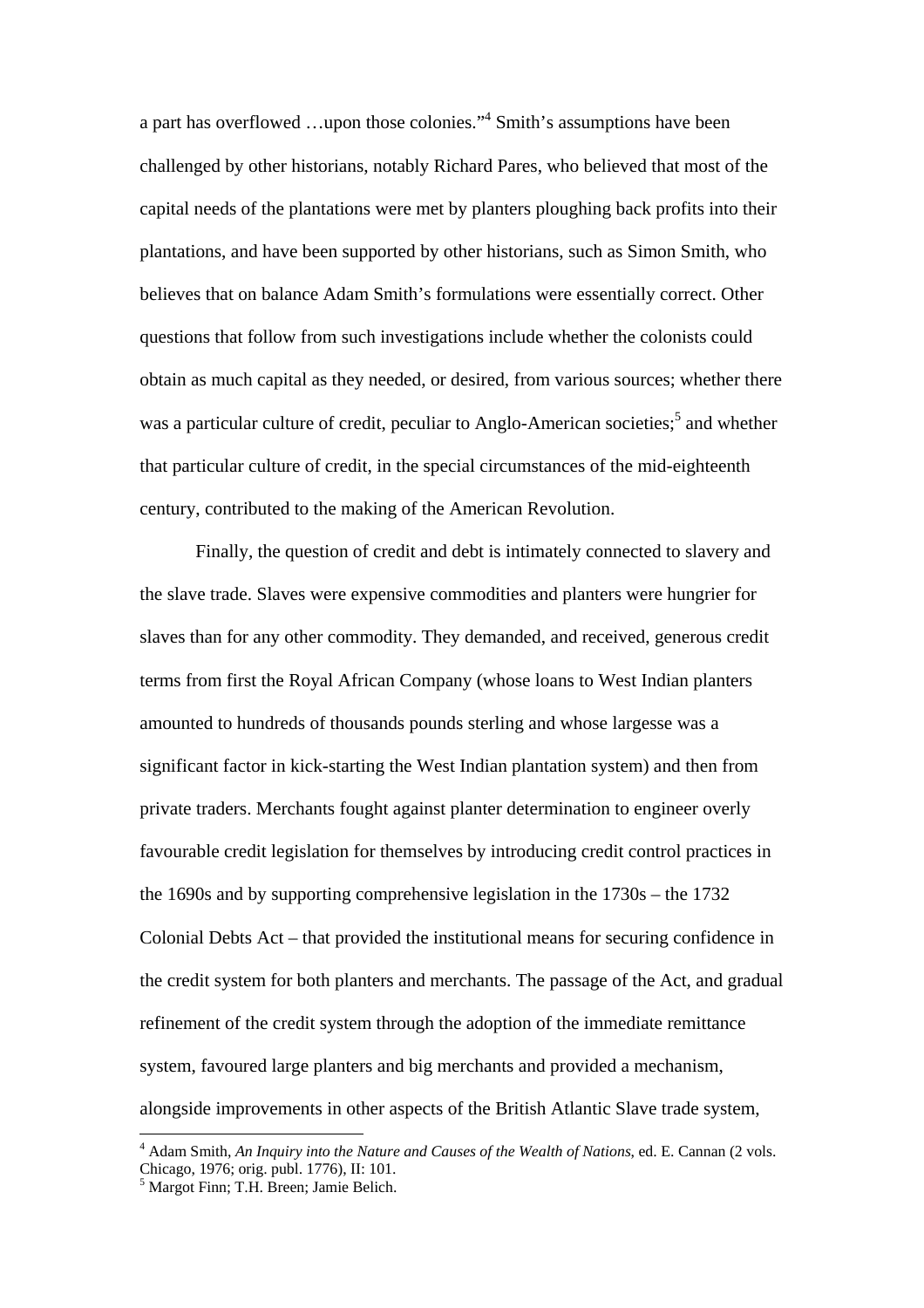that allowed for a rapid expansion of West Indian economies after the War of the Austrian Succession and especially after the conclusion of the Seven Years' War.

 Nevertheless, as Simon Smith points out, the central question posed by Adam Smith remains unresolved.<sup>6</sup> We do not know enough about the actual practices of local and British merchants in their lending practices and in particular do not have sufficient number of loan portfolios available for analysis to be able to make firm statements one way or another about the origin of the working capital. Thus, it is difficult to know what form credit took in the plantation colonies because, besides Simon Smith's recreation of Henry Lascelles' West Indian loans ca. 1753, no individual recreations of major money lenders in West Indian societies have been done.

 Sources do exist that allow us to recreate individual loan portfolios and to aggregate individual debt positions. In Maryland, an extraordinary source exists – administration accounts – that allow historians to determine with a good deal of accuracy individual indebtedness. I used these sources for my study of wealthy eighteenth century Maryland planters, *Creole Gentlemen*. Administration accounts detailed the size of personal estates, the costs of estate settlement (which could be considerable), and listed debts owed by the estate to creditors. When administration accounts are combined with listing of debts that were owed to decedents listed in inventories, we can work out both gross and net personal wealth. I have done this for wealthy Maryland men, establishing that these men owed on average about 30 percent of the value of their non-landed estates in the form of debts. I have collected several hundred administration accounts from less wealthy Marylanders which I intend one

<span id="page-6-0"></span> 6 Simon Smith, 171.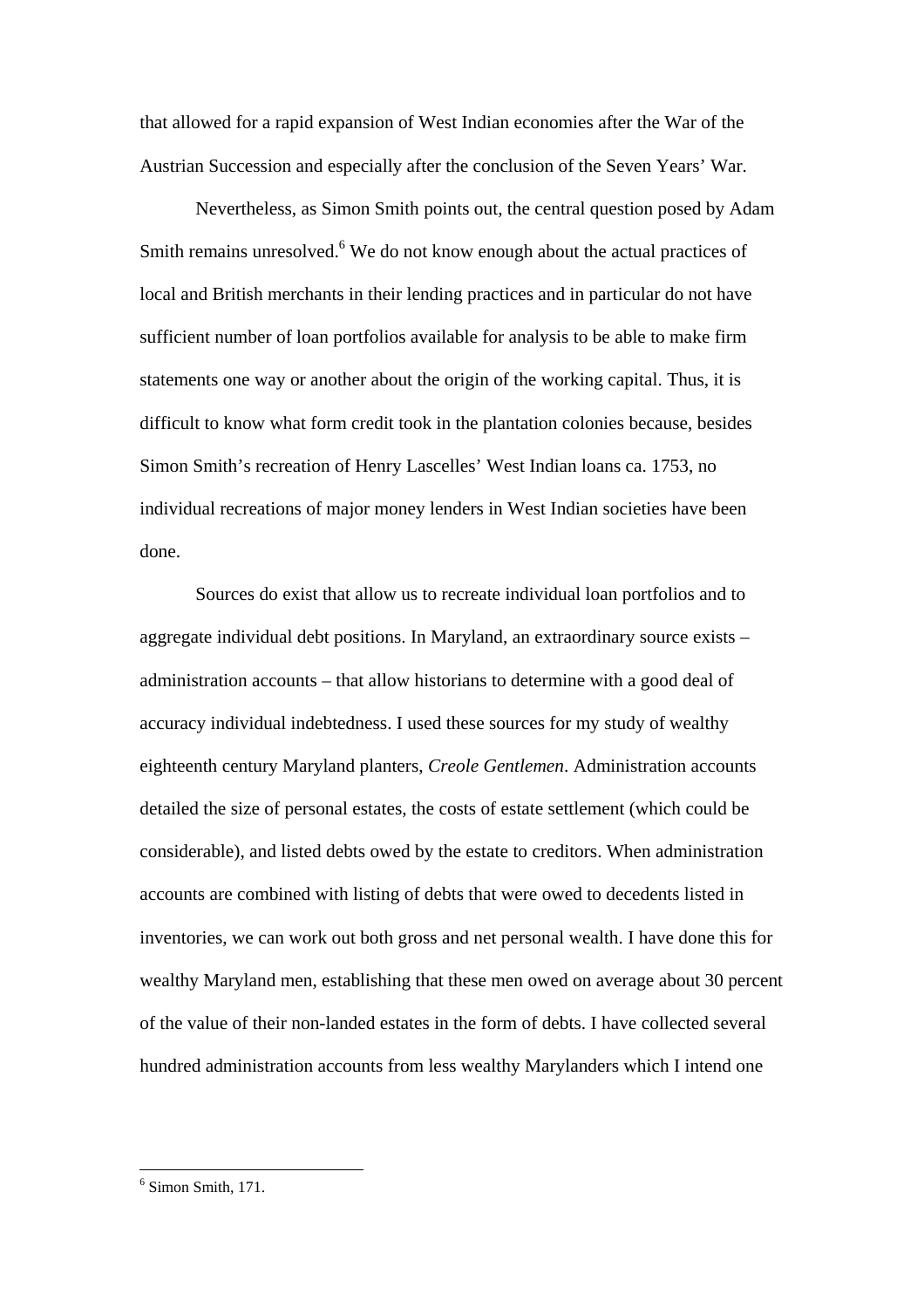day to integrate with those already analysed in order to create a more complete picture of indebtedness in eighteenth century Maryland.

 Inventories, the major source of my analysis in this paper, are not as useful a source for analysing credit and debt, as what is listed are only debts as financial assets rather than debts as financial liabilities. Nevertheless, they provide a snapshot of one important aspect of credit in plantation economies. An inventory was a listing of all personal assets owned by a recently deceased person at the time of death. In Jamaica, the two largest items in most inventories were slaves (accounting for 35 percent of the average personal estate in Jamaica and 46 percent of the average personal estate of the 76 percent of testators who owned slaves) and debts (accounting for 40 percent of the average personal estate of those inventoried and 47 percent of the 56 percent of inventoried estates that carried debts). Two crucial questions we need to ask about inventories are the percentage of people who died each year that left inventories (my estimate is that it ranged from one third of people dying in the early eighteenth century to close to two thirds of non-transient men dying in the third quarter of the eighteenth century) and the extent to which the number of debts are accurately detailed in inventories.

 In respect to the second question, coverage varies. Appraisers, especially as the eighteenth century proceeded, were very careful about detailing prices and names of slaves but were less rigorous about tabulating debts. Very often, debts were not enumerated but were aggregated. It was uncommon, moreover, for appraisers, when they did list individual debts, to note what type of debt – mortgage, bond, note and so on – was being described. Consequently, the picture we get of early Jamaican moneylending is incomplete. Moreover, appraisers did not always list debts even when it is very probable that the person they were appraising would have had a loan portfolio. In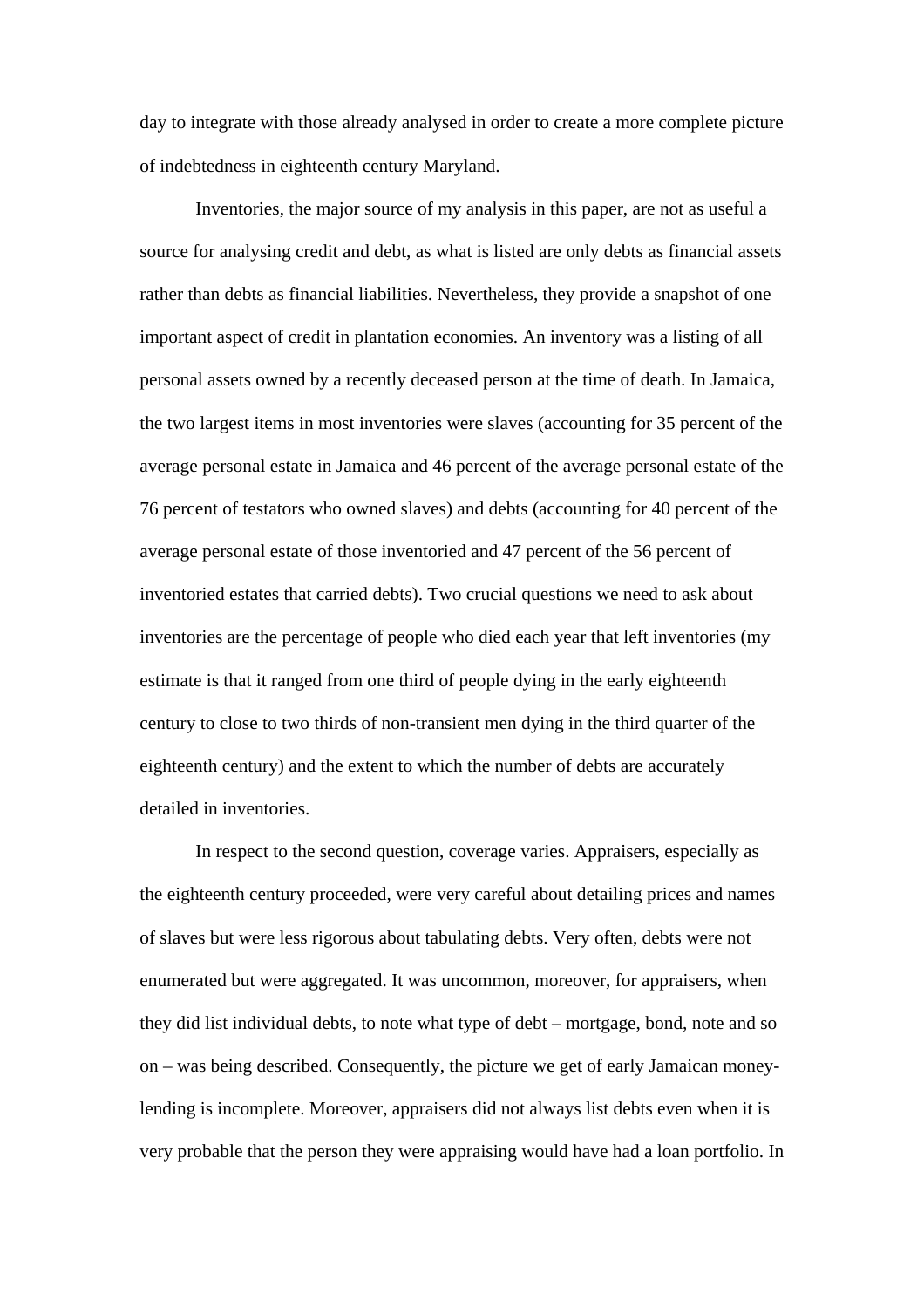Kingston, for example, there were 491 men who were described as either merchants or esquires but whose estates listed no loans. It is very likely that many of these men had debts owing to them that were not recorded in their inventoried wealth. John Nixon, for instance, was a merchant turned estate owner with an estate of £45,105 in 1774, none of which was in the form of debts. Similarly, John Hitchman (d. 1780), William Gordon (1776), James Ramadge (1758), David Tavares (1748) and Giles Diston (1733) were Kingston merchants leaving large estates between £10,000 and £20,000 in which there were no debts listed. Conversely, a number of inventories – 311 (3.3 percent of the total) listed only debts. Some of these inventories may be additional inventories to inventories that are missing or which I have yet to reconcile. Most important, as has been already mentioned, we have no sense from inventories whether the amount lent owed was matched or exceeded by what was owed. Inventories give us very full information about gross wealth but are not very helpful when it comes to examining net assets. But there are sufficiently detailed estates, in which debts are tabulated carefully and described in detail, that we can recreate at least one part of loan portfolios held by rich Jamaicans. Eventually I hope to be able to link the names listed in loan portfolios with other records in order to determine credit and debt networks and to ascertain what sorts of people were borrowing from whom and vice versa.

A final weakness in the sources used is that they reveal little about the ultimate source of capital lent out on loan. Was it obtained mostly from Britain, as Adam and Simon Smith assert? Was it derived from plantation produce, from piracy, or from trade with Spanish America, as other historians suggest? We don't know. Probably working capital emanated from a combination of the above sources, although the precise contribution of any one source to the whole is indeterminate. The amounts of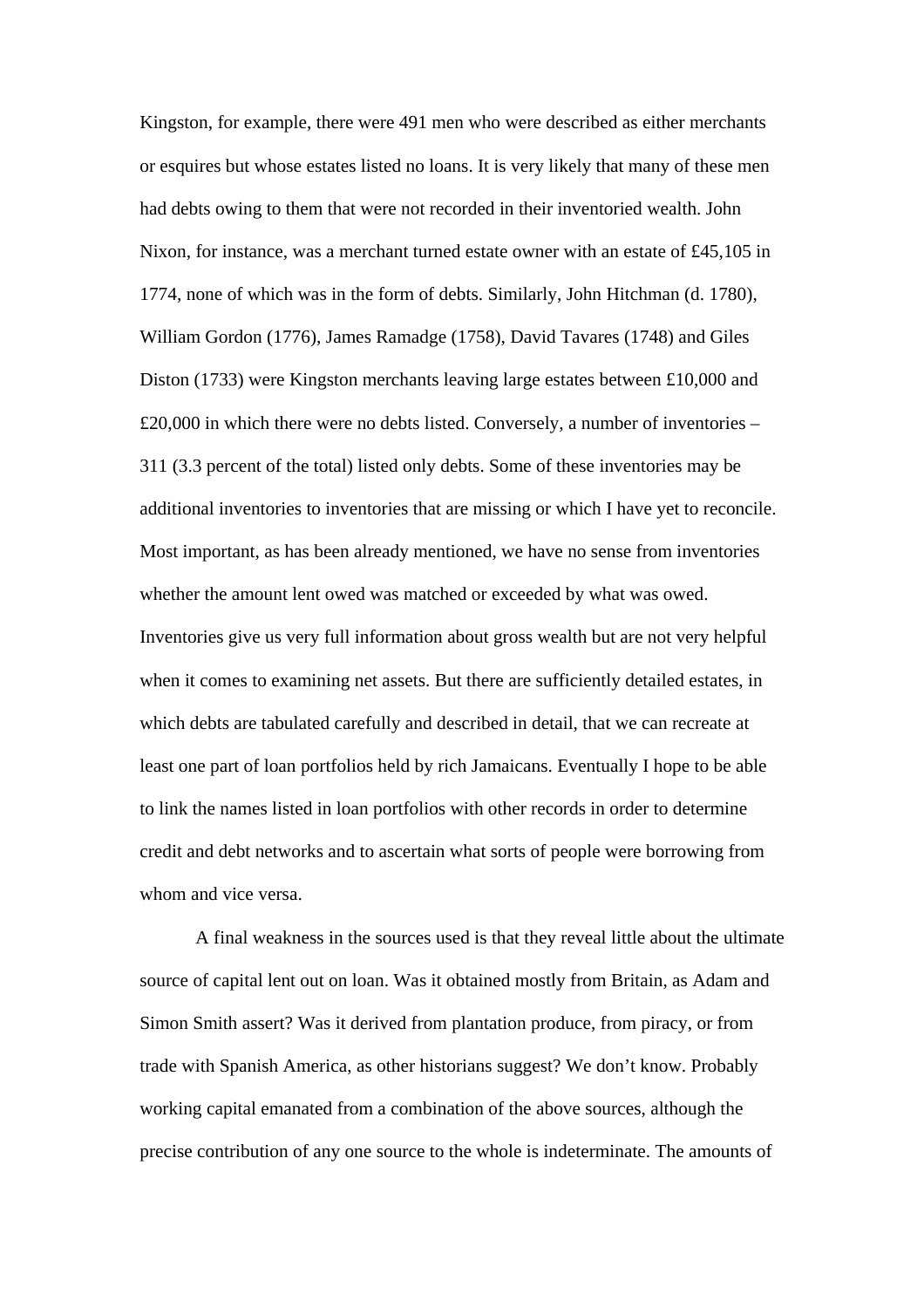debts noted in inventories certainly out-swamped, as one would expect, hard currency reserves in the island. The total amount of debts recorded in the inventories I have examined came to £10,205,397 (40.6 percent of total personal wealth of £25,169,529), compared to £440,178 (1.7 percent) held as cash and £249,013 (1 percent) comprised of Spanish or English silver.

## OVERALL TRENDS

 We can make some general observations about levels of debt in Jamaica from what is noted about credit in inventories. First, the amount of credit that was lent out by Jamaicans to Jamaicans was considerable. The average estate contained £1,090 in debts. If we confine ourselves just to estates that list debts, the amount held in the form of debts increases to £1,946. Many Jamaicans lent out vastly more than that sum. Of the 227 people who died with estates valued at more than £20,000, the average amount of debt per estate was £20,993 and total debts were £4,765,548. The average amount of debts owing held by the 209 people who had very large estates and who listed debts in their inventories were £22,889. The biggest money lenders lent seriously large sums of money. There were fifteen men (eight of whom were Kingston merchants) who lent out more than £60,000, with Sir Simon Clarke, Edward Foord, Samuel Delpratt, Peter Beckford, Aaron Baruh Lousada, John Morse, and George Paplay each outlaying more than £100,000 in loans to other Jamaicans. To keep this in perspective, only one man in colonial Maryland – Charles Carroll of Annapolis – lent money on the Jamaican scale, with £57,400 out on loan in 1776. Virtually no-one else in Maryland at the start of the American Revolution had more than £15,000 out in loans.

Second, the amount of money lent out increased considerably over time. During the eighteenth century, it became ever more common for white Jamaicans to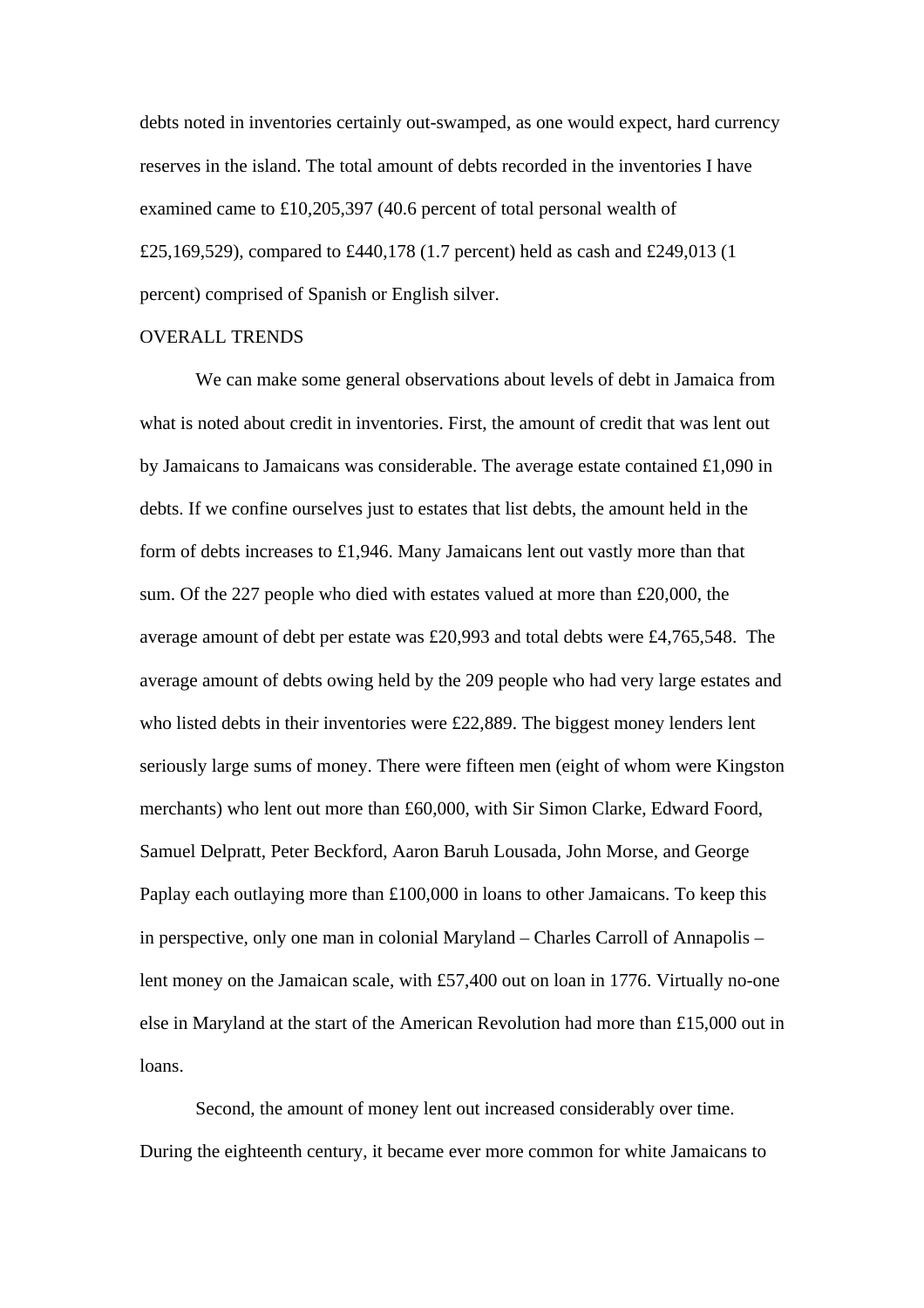lend money to fellow Jamaicans. The percentage of inventories containing debts increased from 43.3 percent for people dying before 1700 to 60.7 percent for people dying after 1749. Consequently, the average amount that debt made up of the average estate increased over time as well: from under 20 percent for people dying before 1720 to over 30 percent for people dying after 1764. By the early 1780s, 35 percent of the average Jamaican estate was in the form of debts. The percentage that debts made up of estates containing debts did not increase as quickly over time, reflecting the fact that the incidence of money lending was growing during the eighteenth century, but it did increase appreciably, from 38 percent for creditors dying before 1700 to 50 percent for creditors dying after 1750.

What is especially noticeable is how much the size of credits in the average estate increased over time. The data in Table One shows that whereas in the late seventeenth century, the average total of credits per annum in Jamaican inventories was just over £7,000, that sum tripled by the second decade of the eighteenth century, more than tripled again in the next decade before doubling in the 1740s and then increasing by a further 60 percent in the boom years after the end of Tacky's War. In part this increase is a statistical artefact. The percentage of people inventoried probably doubled from the 1670s to the 1770s, meaning that the size of the pool of potential creditors inventoried greatly increased. But the increase in the amount of money lent out as revealed in inventories also reflects growing Jamaican prosperity. By the 1760s, a tabulation of debts in inventories suggests that every year 160 decedents lent out over £230,000 to fellow Jamaicans. As the white adult male population in the 1760s was around 5,000, of whom at least half would have been wealth-holders, the amount lent out in any given year within Jamaica should probably be increased around fifteen-fold, to near £3.5 million.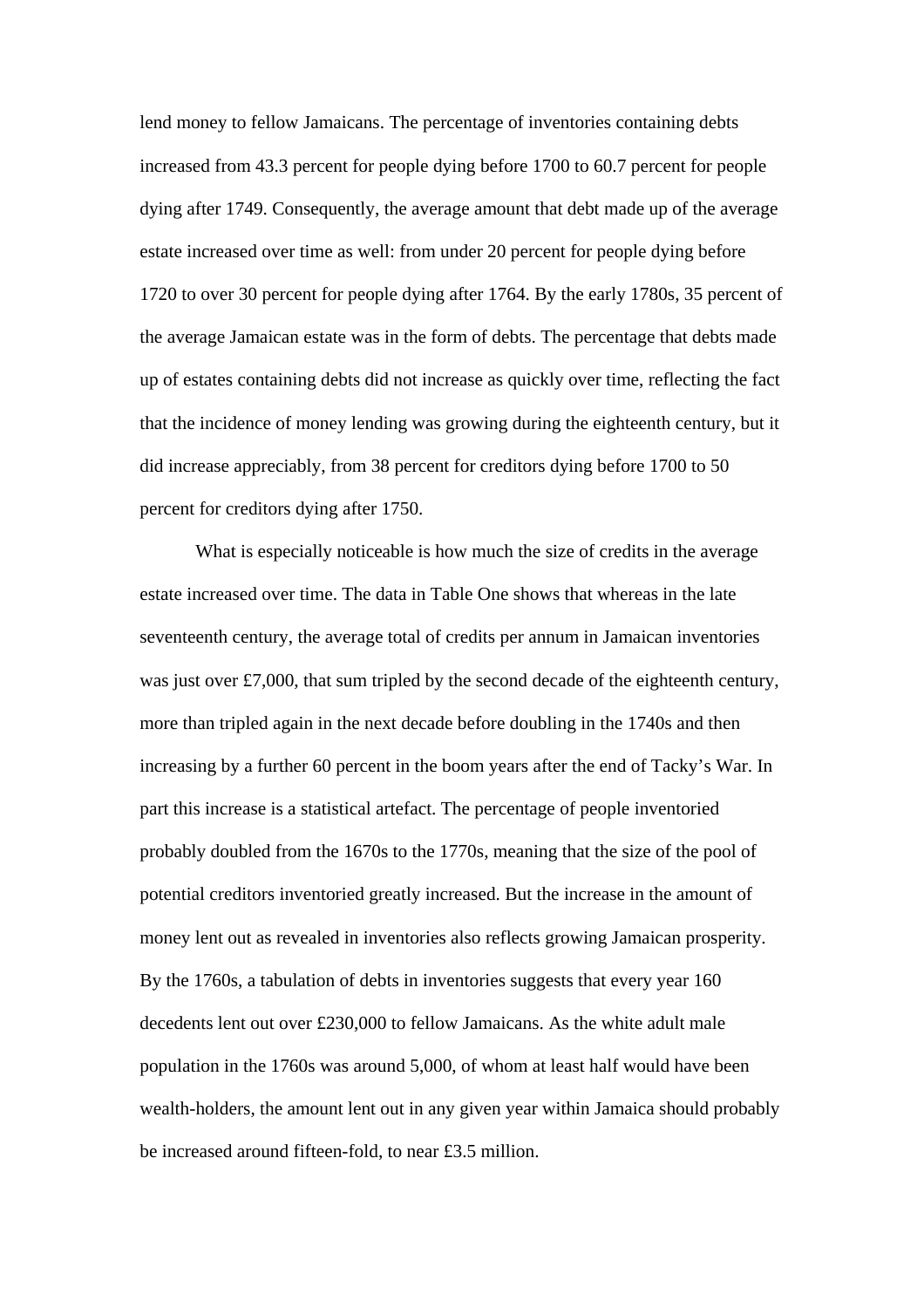Not surprisingly, credits were key components of individual wealth. Although no debts were recorded in 45.3 percent of inventories (undoubtedly underestimating the numbers of people who lent money to others) and although nearly 60 percent of all testators had estates in which money lent out comprised less than 20 percent of their personal estate, there were 1,542 people (16.5 percent of all testators) for whom debt comprised between 60 and 99 percent of their personal wealth. A considerable percentage of these moneylenders lived in Kingston and surrounding areas. Jamaican whites tended to congregate in towns – 27.3 percent of inventories belonged to residents of Kingston and 39.4 percent belonged to residents of the adjoining parishes of Kingston, Port Royal and St Andrew. Urban Jamaicans had more than their share of monies lent out on loan: 45 percent of money lent out in Jamaica belonged to residents of Kingston, Port Royal or St Andrew, with residents of Kingston alone accounting for 39 percent of monies lent out. People living in Britain accounted for a further 7 percent of monies lent out with residents of St Catherine, which contained the colonial capital and small town, St Jago de la Vaga, holding 12.1 percent of debts. Finally, Kingston merchants played a major role in facilitating credit in the island. I will deal with this subject at length below. Before doing that, however, I need to briefly outline the importance of slavery and the slave trade in credit-debt relations in Jamaica and need to provide details about Kingston so as to illustrate the general context within which Kingston merchants worked.

# KINGSTON

Kingston has a marginal place in early American historiography. The town is seldom given the attention it deserves as one of the principal towns in British America during the eighteenth century, both in terms of population and especially in terms of wealth. Kingston deserves our attention if only because it was the leading slave port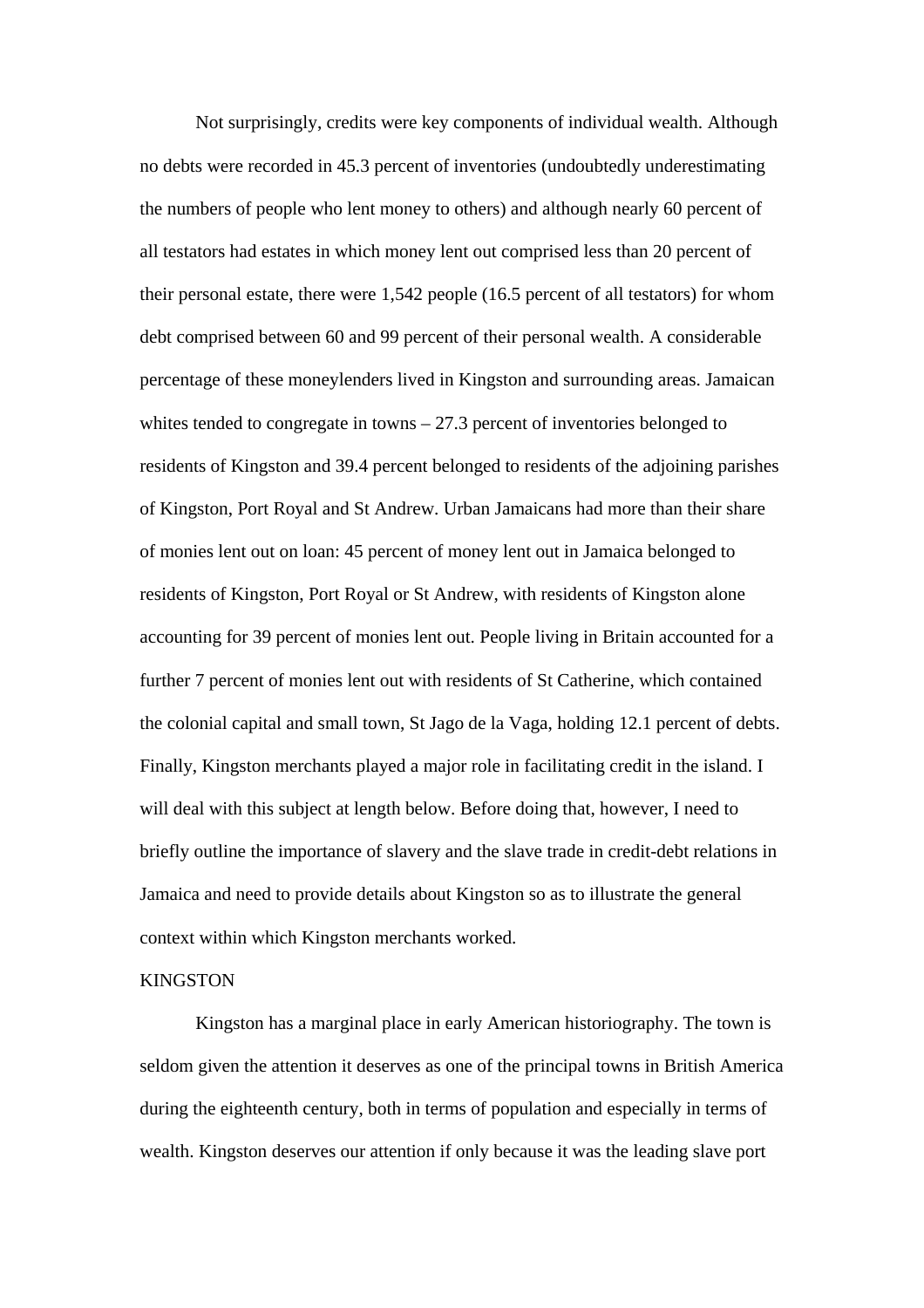in the British Atlantic in the period of its greatest activity, with nearly 900,000 Africans arriving in the port between its founding in 1692 and the end of the slave trade in 1807.<sup>7</sup> Many of these slaves were shipped out again to Spanish America, the locus of much of Kingston's activities and the source of much of its wealth. A wellinformed account of Britain's American colonies in the mid 1740s thought that Jamaica was the most substantial financial contributor to the British Empire, with its trade to Spanish America at £900,000 per annum in 1745, making its total trade worth £1,500,000, compared to New England's £1 million.<sup>[8](#page-12-1)</sup> But these facts are little known because what is noticeable about Kingston is the silence that surrounds it in the literature. Apart from Colin Clarke, professor of geography emeritus at Oxford, who has written a survey of Kingston over its whole history, with relatively little attention being given to its eighteenth century roots, virtually nothing has been written on eighteenth century Kingston. When people think of British American port cities, they think of Boston, New York, Pennsylvania and Charleston, never considering that by 1788 Kingston was larger in population than both Charleston and Boston and not much less populous than New York.<sup>[9](#page-12-2)</sup> When they think of Jamaica, they think of the plantation system and planters in the country and seldom consider the contribution that the town of Kingston made to Jamaican prosperity. Unfortunately, what we have mostly is silence on Kingston, on its trade, its wealth and its people. Today therefore what I want to say about Kingston, a place that eventually I want to write a social history of its development between 1745 and 1780, is necessarily rudimentary and preparatory in nature.

<span id="page-12-0"></span> $7$  Trevor Burnard and Kenneth Morgan, "The Dynamics of the Slave Market and Slave Purchasing Patterns in Jamaica, 1655-1788," *William and Mary Quarterly*, 3d Ser., LVIII (2001), 205-228., 8 Kenneth Morgan, "Robert Dinwiddie's Reports on the British American Colonies," *William and Mary Quarterly*, 3d Ser., LXV (2008), 305-46.

<span id="page-12-2"></span><span id="page-12-1"></span><sup>&</sup>lt;sup>9</sup> Jacob Price, for example, did not deal with Kingston in his influential "Economic Function and the Growth of American Port Towns in the Eighteenth Century," *Perspectives in American History*, X (1976), 121-86.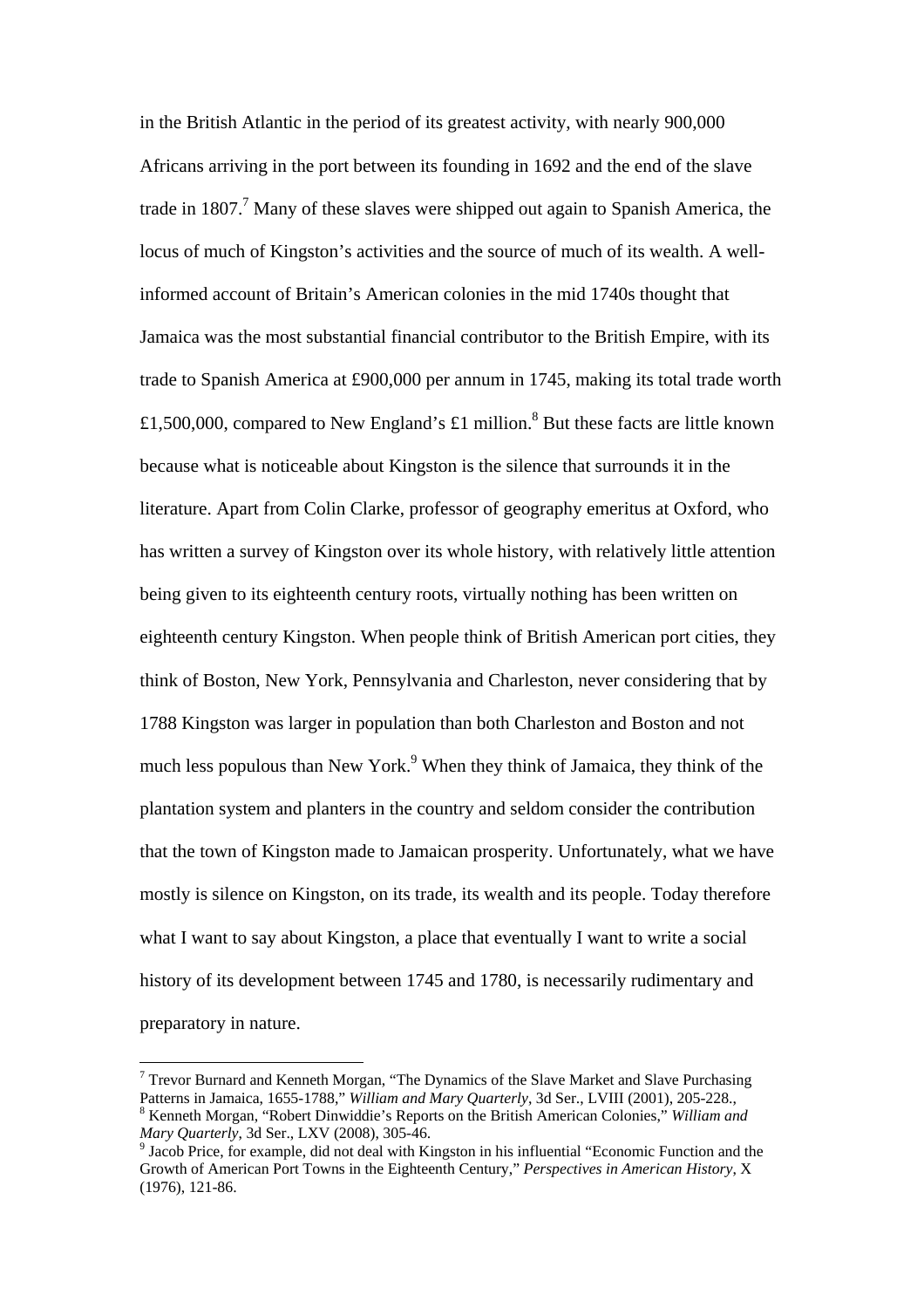If historians have overstressed the importance of cities in British North America, the opposite is true for the British Caribbean.<sup>10</sup> The great wealth that sugar brought to West Indian planters has focused historical attention overwhelmingly on the dynamic of the plantation system. The lack of works on Kingston and Bridgetown have misled colonial British American historians to think that Charleston in South Carolina was the only urban centre of any size in plantation America. But Kingston was more important than Charleston. Before and immediately after the American Revolution, it had more people than Charleston, supported a larger and more flourishing merchant class, was much more than was Charleston a centre for female economic and social involvement, and was more important, for free people at least, in the context of Jamaica's demography and economy than Charleston was in the context of South Carolina.[11 I](#page-13-1)nformed contemporaries knew that Kingston was more important than Charleston. Here's Lowbridge Bright, a scion of a well-placed Bristol family with long connections to Kingston, on the deficiencies of Charleston on the eve of the Stamp Act crisis:

I think the trade of this place is greatly overdone. Make no doubt but you might sell goods and negroes enough, but it would be impossible to get payment in any reasonable time. The gentlemen of this place are much in debt; the whole produce of the country is not more than three hundred and twenty thousand pounds sterling per annum to take off which here are full 100 stores

<span id="page-13-0"></span><sup>&</sup>lt;sup>10</sup> Of the few works on Kingston, see Trevor Burnard, "The Grand Mart of the Island": The Economic Function of Kingston, Jamaica in the Mid-Eighteenth Century," in Kathleen E.A. Monteith and Glen Richards, ed., *Jamaica in Slavery and Freedom: History, Heritage and Culture* (Kingston, Jamaica: UWI Press, 2002), 225-41; Wilma Bailey, "Kingston 1692-1843: A Colonial City," (unpublished PhD, University of the West Indies, 1974), and Colin G. Clark, *Kingston, Jamaica: Urban Development and* 

<span id="page-13-1"></span><sup>&</sup>lt;sup>11</sup> For eighteenth century Charleston, see, inter alia, Philip D. Morgan, "Black Life in Eighteenth -Century Charleston," *Perspectives in American History*, new ser., 1 (1984), 187-232; S. Max Edelson, *Plantation Enterprise in Colonial South Carolina* (Cambridge, Mass: Harvard University Press, 2006), ch.4 and Emma Hart, "'The Middling Order are Odious Characters': Social Structure and Urban Growth in Colonial Charleston, South Carolina," *Urban History* 34 (2007), 209-226.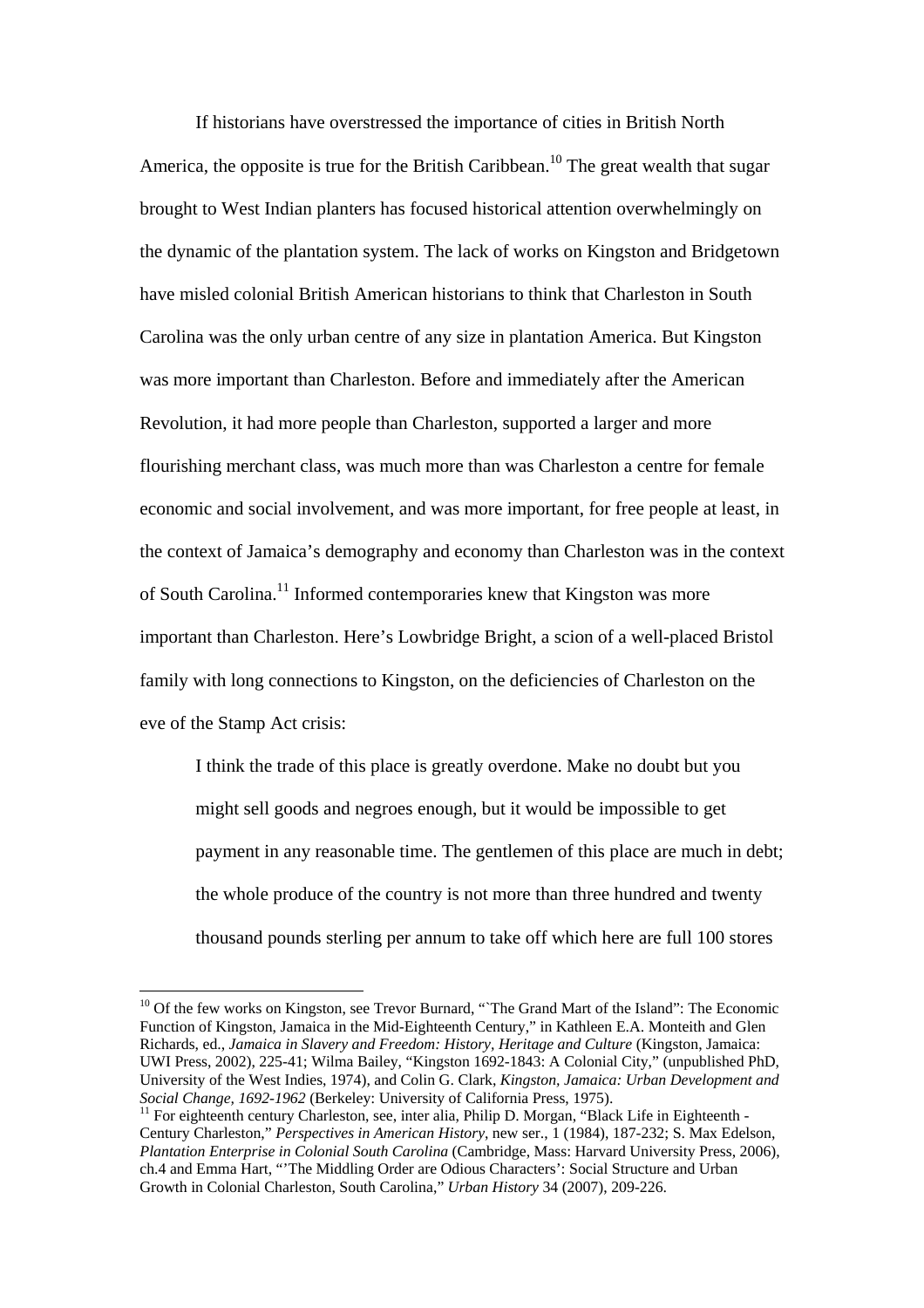of dry goods and ship chandlery &tc which with the negroes that are annually imported, rum from the West Indies, flour &tc from Philadelphia and new York, and the money spent in England, must necessarily exceed that sum … Though the business of this place (by means of their connections) enables the natives to live genteelly, yet it would be difficult in any reasonable time to make a fortune sufficient to return to England, very few instances of which can be produced; which would be the great object I should have in view, to enable me to return as soon as possible to my native country, and settle amongst my friends. $^{12}$ 

From the perspective of someone oriented in Kingston, the North American port cities were not especially impressive. Kingston was wealthier and, to some commentators at least, was more beautiful. Lord Adam Gordon on a trip to British America in 1764 thought the town "very considerable, being large and well Inhabited, the Streets spacious and regularly laid out," as befitted "the most … trading Town in the island." $^{13}$  $^{13}$  $^{13}$ 

 The major problem with Kingston was its mortality rate. It was, as Gordon admitted, "a very unwholesome place," "often visited by sickness". It was a charnel house where approximately one in five whites died every year. Just to maintain population, Kingston (a town with only a few thousand whites) needed to import 250 to 300 people per annum. Mortality rates were at levels normally that were only attained in peak years of plague in seventeenth century London and in years of crisis

<span id="page-14-0"></span> $12$  Lowbridge Bright, Charleston, to Henry Bright, Bristol, 30 March 1764, in Kenneth Morgan, ed., *The Bright-Meyler Papers: A Bristol-West India Connection, 1732-1787* (Oxford: Oxford University Press, 2007), 388-9.

<span id="page-14-1"></span><sup>13</sup> Lord Adam Gordon, in Newton D. Mereness, ed., *Travels in the American Colonies* (New York: Macmillan Company, 1916), 377.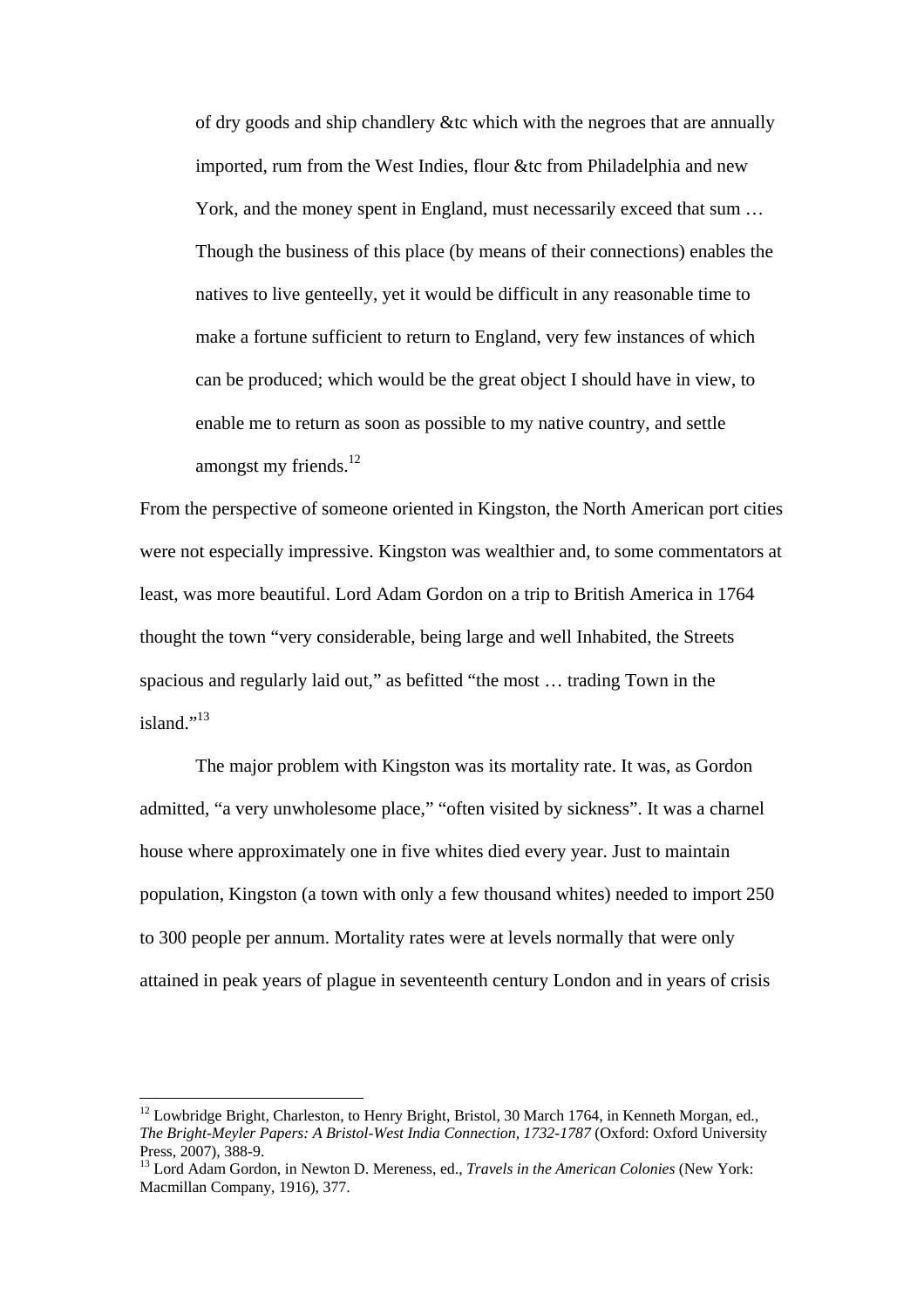mortality far outstripped mortality rates elsewhere in the empire.<sup>14</sup> But despite horrific mortality, Kingston grew impressively over the eighteenth century. Between 1730 and 1788 the population increased from 4,461 to 26,748, making it the third largest town in the English-speaking Americas. The great majority of these people were slaves, who accounted for 16,659 of the population in 1788. But the town was also the centre of free coloured life in the island with 2,690 free coloureds and 570 free blacks. The number of whites was considerable  $-6,539$  in a population of whites in the island somewhat below 20,000. One of the little appreciated features of Kingston is that it became more a locus of white and free coloured life in Jamaica over time. Jamaica became increasingly urbanised over the eighteenth century. The proportion of Jamaica's population which lived in Kingston grew from 5.3 per cent to 10.5 percent between 1730 and 1788. By contrast, rates of urbanisation in British North America fell appreciably over the same period. Moreover, a much greater percentage of free people lived in Jamaican towns than in North America. By the time of the American Revolution, over 40 percent of whites and free coloureds lived in Kingston. These figures are enhanced further if we break them down by gender. Free women did not like to live in the countryside but enjoyed the relative freedom and abundance of amenities, especially opportunities for shopping and merchandising, which were in the town. The gender imbalance towards women was most notable in the free coloured population, where women outnumbered men (1,683 to 1,597) but was also apparent in the white population. Whereas one third of white Jamaican men lived in Kingston in 1788, over 40 percent of white women lived in the town. This does not mean that white women dominated the demography of Kingston – they were only 27 percent of the white population and 7 percent of the total population – but it did mean

<span id="page-15-0"></span><sup>14</sup> Trevor Burnard, ""`The Countrie Continues Sicklie': White Mortality in Jamaica, 1655-1780," *Social History of Medicine*, 12 (1999), 53-9.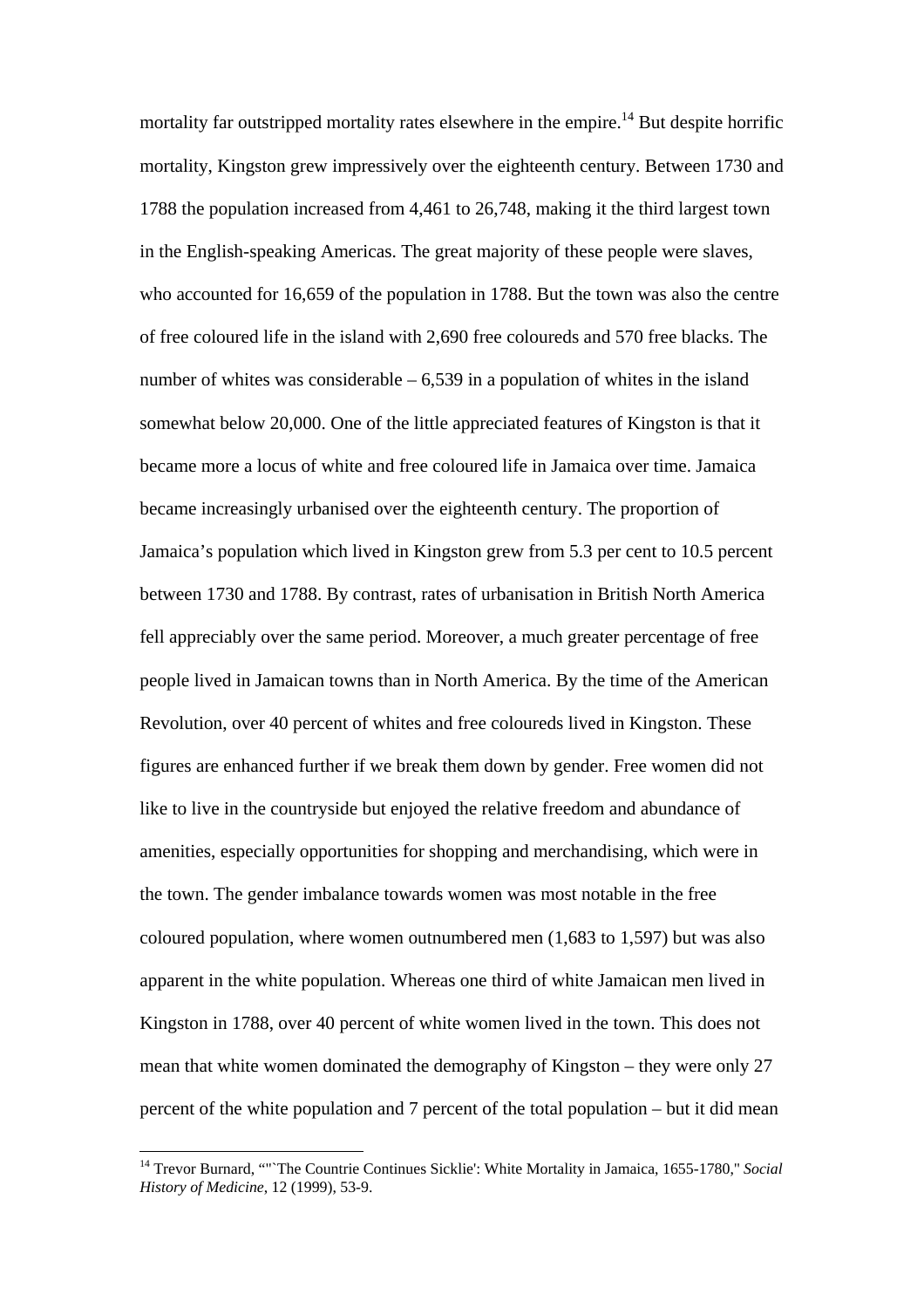that there was a notable female orientation to the town absent from the rural sections of Jamaica. In the countryside, white men might hardly encounter a white woman; in Kingston white women were a noticeable feature of the landscape. They had a real presence not only in numbers but in social clout. Kingston had, mainly as a result of its dire mortality statistics but also because of a propensity for widowed women to remain single rather than remarry. In 1770, women were the household heads in 279 of 1026 households. Women accounted for 27 percent of household heads compared to North America where in 1790 females headed less than 8 percent of all households[.15](#page-16-0) 

What marked Kingston out most is that it was a primary centre of slavery. Not that many white people may have spent time in Kingston, although my supposition is that there were a lot more people who lived and died in Kingston than we might have thought (parish registers note nearly 18,000 deaths between 1722 and 1774, suggesting that between 20,000 and 30,000 Europeans lived, worked or died in the town in the second and third quarters of the eighteenth century). But Kingston was a centre of black life in the New World, second perhaps only to Rio de Janeiro in being a fulcrum through which Africans had to pass before becoming slaves. Moreover, Rio is more important than Kingston in this respect mainly because of the length of time that slave trading and slavery lasted in the city. If we look just at the eighteenth century, when slave trading was at its height and when the argument about the morality of slavery and especially the Atlantic slave trade became a central part of

<span id="page-16-0"></span><sup>&</sup>lt;sup>15</sup> For data and sources on Kingston's population, see Burnard, "Grand Mart," and ibid, "Countrie Remains Sicklie." The principal primary sources used in this paper are Kingston Parish Registers, 1722-1775, Island Record Office, Twickenham, Jamaica, Kingston Vestry Minutes, Poll Tax Lists, 1745-1779, IB/2/6/1-7 and Inventories, IB1/11/3/1-65, 1674-1785, Jamaica Archives, Spanishtown, Jamaica. Population figures are derived from Census 1730, C.O. 137/19 (pt.2)/48; Census 1774, C.O. 137/70/88; Census 1788, 137/87, National Archives, Kew, London, "Statistics of Jamaica 1739-1775," Long Mss., Add. Mss. 12,435, f. 41, British Library. For the percentage of households in the United States in 1790 that were female, see Daniel Scott Smith, "Female Householding in Late Eighteenth-Century America and the Problem of Poverty," *Journal of Social History*, 28 (1994), 83.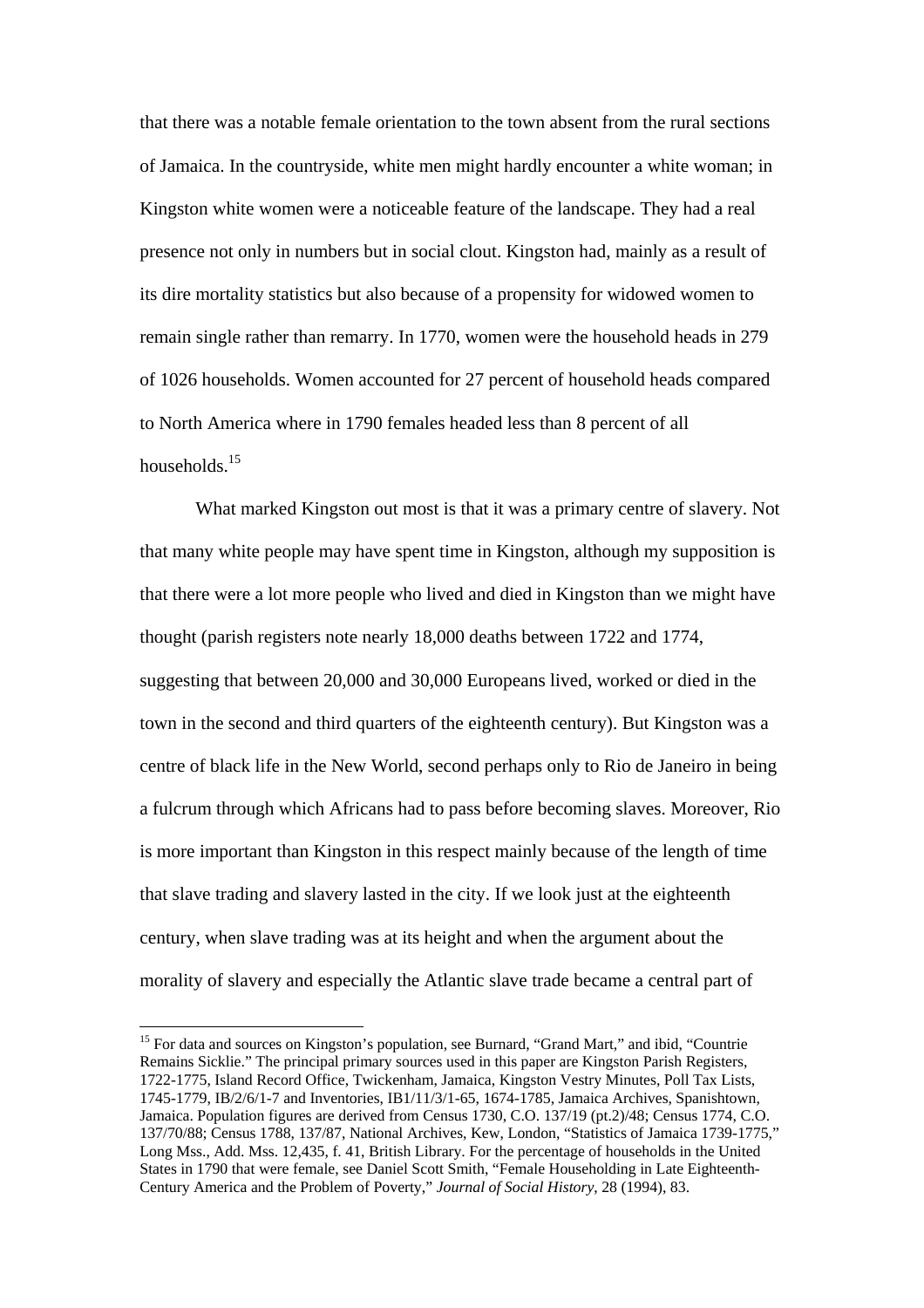Enlightenment discourse, then Kingston was the centre of slave life in the New World.<sup>16</sup>

 Slavery was important in Kingston in three ways. First, it was the foundation of its economy. The importation of African slaves into the Americas was the largest and most complex international business of the eighteenth century. Jamaica had an insatiable desire for slaves which was mainly satisfied by the merchants of Kingston. Between 1700 and 1758 Kingston was the sole port of entry for Africans shipped into Jamaica and the major port for such shipments 1758-1807. During this time nearly 830,000 slaves were imported into Jamaica (another 150,000 were shipped there and then sent to Spanish America). Assuming an average price per slave of £30, the total value of this trade amounted to nearly £25 million, or close to the total wealth of Jamaica in 1774. Perhaps £200,000 per annum passed through the hands of Kingston merchants. The transit of slaves and their processing was Kingston's principal business.[17 H](#page-17-1)enry Bright, a Bristol factor resident in Kingston called the trade to Africa the "chief motive of people venturing their fortunes abroad."[18 A](#page-17-2)lexander Harvie, a Kingston merchant financed by the Lascelles family of Yorkshire and London and who died in 1765 echoed that view: "There is one trade by much the most beneficial of any carried on from Europe to the British West Indies which the people of Glasgow seem to take no notice of and that is the trade to the Coast of Africa for slaves by which the people of Liverpool have enriched themselves."[19 S](#page-17-3)econd, it was the defining status for the majority of Kingston's population. Nearly 60 percent of Kingston's population were slaves and as Kingston was the principal market for slave goods in the island was the place where slaves flocked from throughout the island.

<span id="page-17-0"></span><sup>&</sup>lt;sup>16</sup> See Mary Karasch, *Slave Life in Rio de Janeiro* (Princeton: Princeton University Press, 1987).<br><sup>17</sup> Burnard and Morgan, "Dynamics of the Slave Market."<br><sup>18</sup> Henry Bright, Kingston, to Richard Meyler II, Bristol, 25

<span id="page-17-1"></span>

<span id="page-17-2"></span>*Papers*, 226.

<span id="page-17-3"></span> $^{19}$  Cited in Smith, 195-96.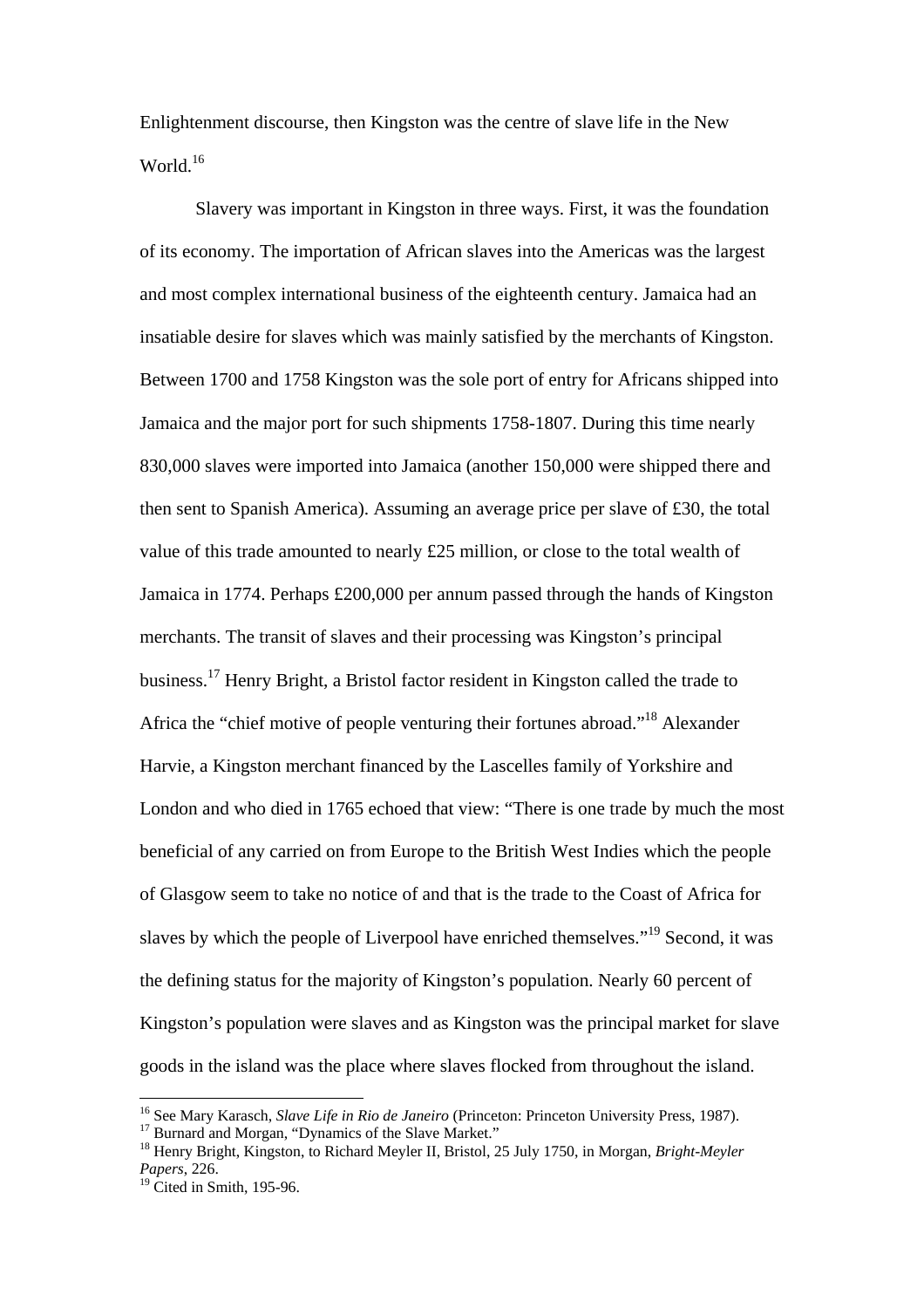Europeans (most whites were recent migrants from Britain, either southern England or lowland Scotland) congregated in the town, despite the likelihood of early death, because they believed they could make lots of money through the trade that abounded in the town. The average estate of 2,349 Kingstonians who left inventories of their personal estate between 1715 and 1783 was £2,811.62 (£2,008.30 sterling). The average estate in England and Wales at this time is estimated to be £52, perhaps £100 if one only counts householders. By both British and North American standards, the wealth of Kingston was colossal. Only the top ten percent of decedents in Philadelphia, the richest city in British North America, achieved these levels of wealth. Moreover, wealth was greater at most levels, except at the very bottom decile of inventoried persons, than in northern port towns. Immigrants to Kingston were as rich as anyone in British America except perhaps white inhabitants of Jamaica's countryside. At the top levels, wealth levels were extraordinary. The largest estate recorded was that of Zachary Bayly, a merchant prince, eugoloised by his nephew and heir, the historian Bryan Edwards (oh that all we historians could claim such bounteous inheritances) as a man of considerable liberal sentiments and Enlightenment principles. Bayly left a personal estate of £115,000 sterling, including over 1,000 slaves on his extensive sugar estates in St. Mary (from one of which, incidentally, the rebels who nearly destroyed Jamaica in Tacky's revolt in 1760 hailed). With real estate, his property would have been well over £200,000 – equivalent to a senior aristocratic estate.

# KINGSTON MERCHANTS

 Although money lending was general at all levels of wealth in Kingston, as can be seen in the breakdown of debt by occupation in Table Two, the most active and important money-lenders were merchants and people in commercial occupations.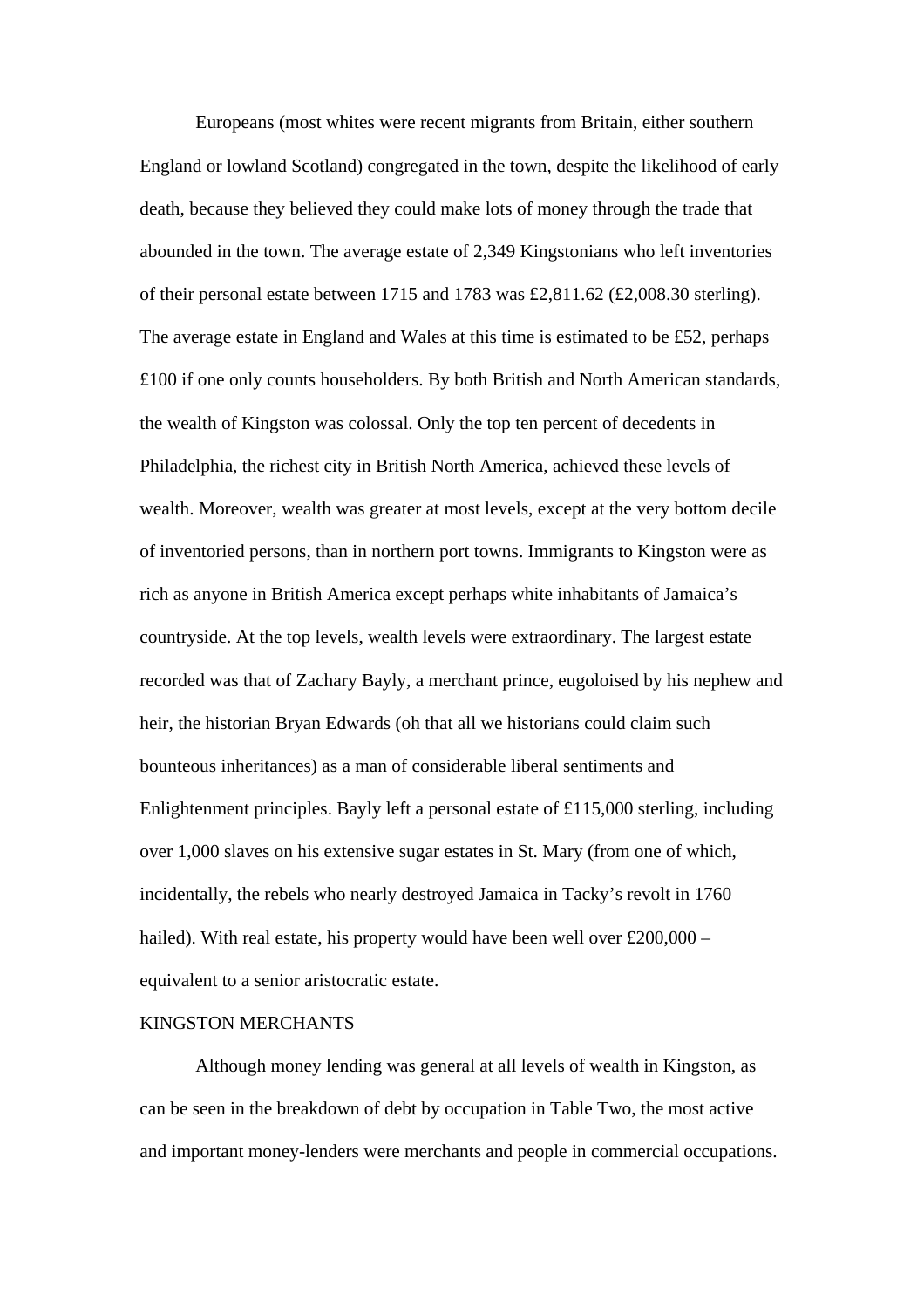Of the nearly £4 million debts recorded in inventories of Kingston residents, £3,366,300.07 was held by men denoted as esquires, merchants, shopkeepers, hucksters, or gentlemen (the last tending to be men preparing to become merchants who died before they achieved their aim). Men in commerce were responsible for 85 percent of money lent out that was recorded in Kingston inventories. Men termed esquires or merchants owned the vast majority - £3,225,994.20 – of this debt. The average amount of debts held by merchants was £4,615.16, with men denoted as esquires having an average of £9,053.94 in credits.

 As one might expect, the largest money lenders monopolised the debt market. There were 59 estates of Kingston residents valued at £20,000 or more. These men were owed £2,030,133.96, which was 51.3 percent of Kingston debt. Money lending was a substantial part of the wealth portfolios of very wealthy Kingstonians, with the average percentage of total estate value made up by debts being 68 percent. Another way of looking at large scale money lending is to examine the debt portfolios of the 78 people who were owed at least £10,000. Their total money lending was £2,334,406.17 or 58.9 percent of total Kingston credit. Among these large money lenders, as Table Five details, were ten men (including Foord and Delpratt) who were owed more than £50,000; 16 people with debts between £25,000 and £50,000; and 52 with debts between £10,000 and £25,000. Many of these money lenders had the great majority of their estate in the form of debts. There were 54 Kingstonians who had more than £10,000 lent out and more than 80 percent of their estate as money lent out. They were relatively small scale slave owners, given the size of their estates, owning 1,343 slaves in total but £1,587,720.41 in debts. Typical was Solomon Nunes Flamingo, who died with an estate of £21,356, including 6 slaves and with debts of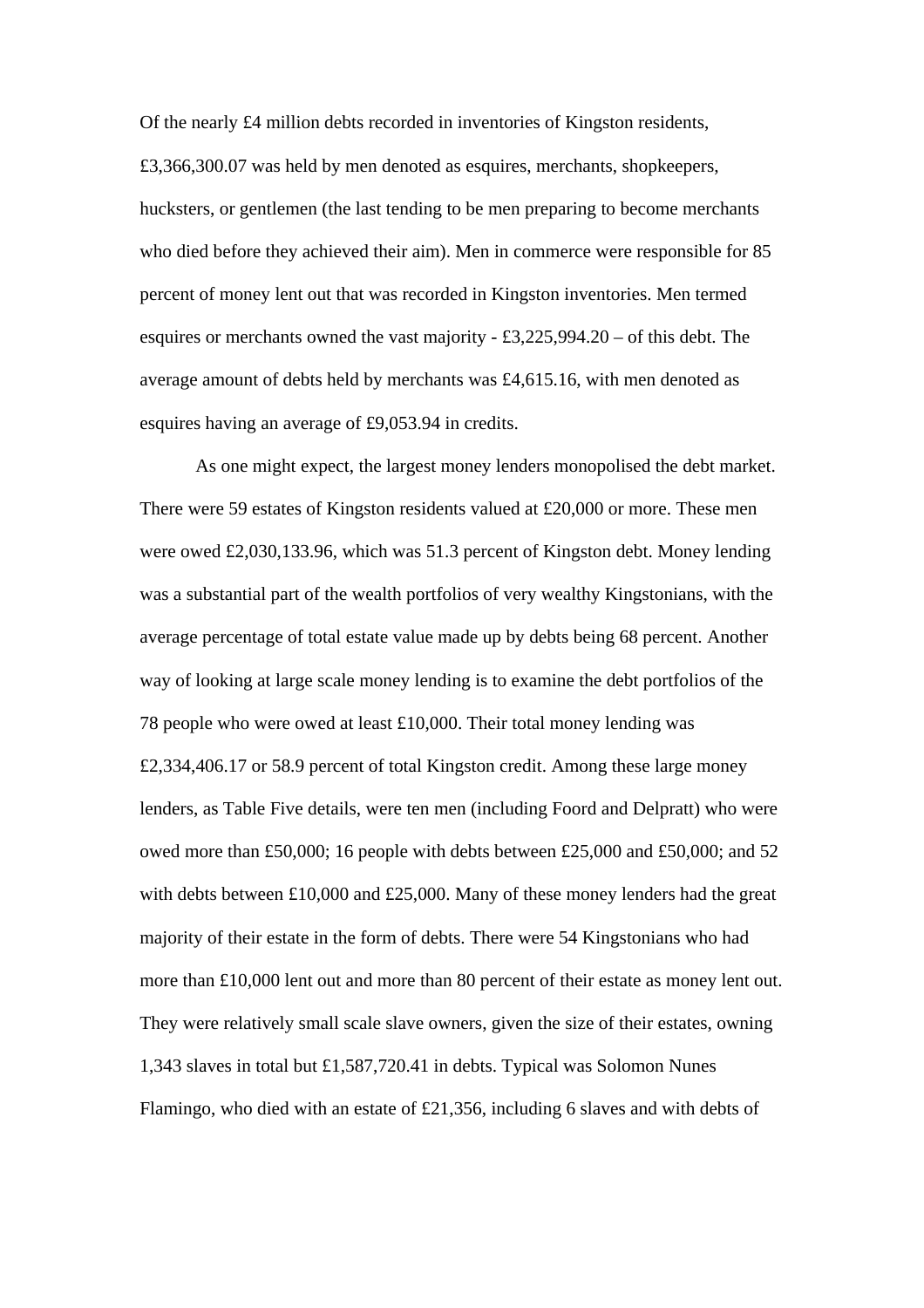£20,389, or 95 percent of his estate. Joseph Hutchinson was another with most his estate - £25,125 of £27,146 – made up of debts.

 Reconstructing the individual loan portfolios of both large and small merchants gives more in depth information about the nature and extent of money lending in Kingston and Jamaica. Jamaican money lenders were more willing to lend both small and large sums to debtors than were Henry Lascelles, whose mideighteenth century lending practices have been analysed by Simon Smith. Between 1723 and 1753, Lascelles lent out £226,772 sterling to 78 people, for an average loan of £2,907.33 sterling. Samuel Delpratt, either by himself or with his partners, Foord and Clark, made 351 separate loans to 328people. Sir Simon Clarke made 132 loans to 126 people. Delpratt made 149 loans that were less than £100 and 82 loans that were between £100 and £249. Clarke made 80 loans that were less than £250. Delpratt's average loan was £1,062.75 while Clarke's average loan was £1,749.61.

 Nevertheless, the great majority of money lending was to a few highly leveraged people. Delpratt made 10 loans of over £10,000 and a further 10 loans of between £2,500 and £10,000, accounting for £282,339.39, or 75.7 percent of all money lent out. Clarke lent 14 loans of over £2,500, amounting to £190,303.70 or 82.4 percent of his loan portfolio. The biggest loans were made as mortgages. Delpratt and his partners had 12 mortgages outstanding owed to them, valued at £205,688.47 or 55.1 percent of his loan portfolio. Bonds accounted for a further 30.1 percent of all debts while 108 debts made as notes accounted for 5.4 percent of money lent out. Clarke made 9 mortgages worth £121,660.52 and 66 bonds worth £88,736.20, accounting for 91.1 percent of all his debts. Some of these mortgages and bonds were truly gargantuan. Clarke lent £47,884.97 to Wheeler Fearon and £20,221.23to Fearon's kinsman, Thomas Fearon. He also lent £35,435.81 on mortgage to the estate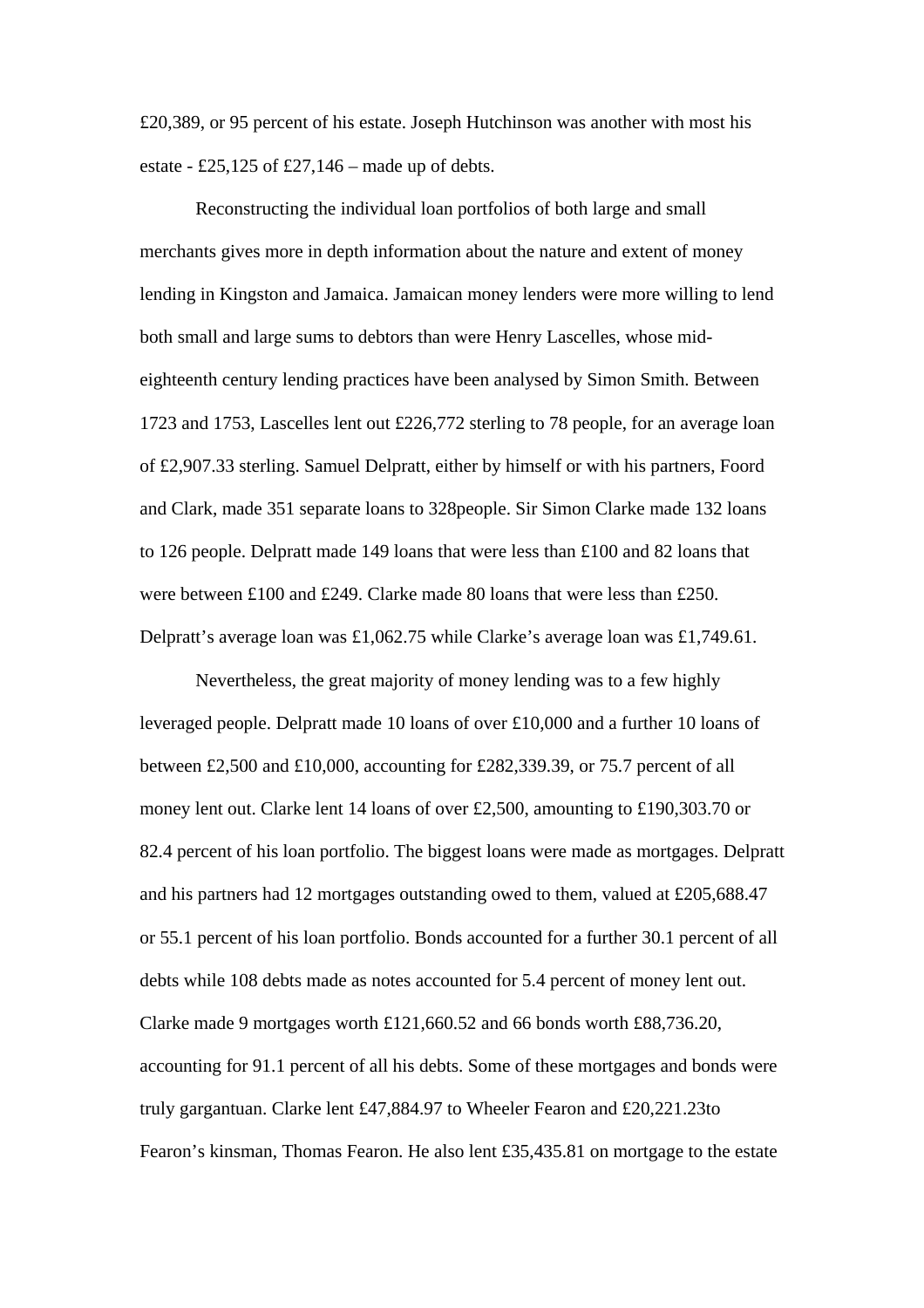of John Reid (deceased). Delpratt and partners were the major creditors for four sugar estates. They lent £40,923.26 to Clifton Hall and Marlborough Estates; £31,062.64 to Mount Sinan Estate; £30,212.84 to Burlington Estate and £34,680.44 to the Bondbrogen Estate of Mrs. Sarah Gale.

 What these figures suggest is that merchants such as Samuel Delpratt and Edward Foord parlayed the money they made through slave trading into money lending. Unlike some merchants, like Zachary Bayly, Alexander Harvie and Thomas Hibbert, who diverted some of their profits into buying sugar estates stocked with hundreds of slaves, Delpratt and Foord remained Kingston merchants, with relatively small slaveholdings. The three partners owned 192 slaves between them, with the largest slave owning being that of Foord with 69 slaves. In the absence of other evidence, we don't know how the three merchants acquired slaves or what use they put those slaves to but it is possible that a number of the slaves that the three men owned were gained as an outcome of defaulted debts rather than for productive use. These men concentrated on money lending rather than planting. But their wealth was dependent on the success of planting, given that 75.6 percent of their credits were large loans of £10,000 or more, seemingly to finance expenditure on large sugar estates.

 The loan portfolios of merchants, all dying in 1782, further down the food chain, show how people other than large sugar planters could borrow money from Kingston money lenders. Judith Gordon, for example, had £3,658.37 out on loan in the form of 8 bonds and 6 notes. The great majority of the monies in these loans - £3,427.34 or 93.7 percent – was lent to a single individual, John Hitchman, a Kingston merchant. George Campbell did not have a large loan portfolio – he had only 6 loans. Of these, 4 went to people borrowing between £250 and £500 and only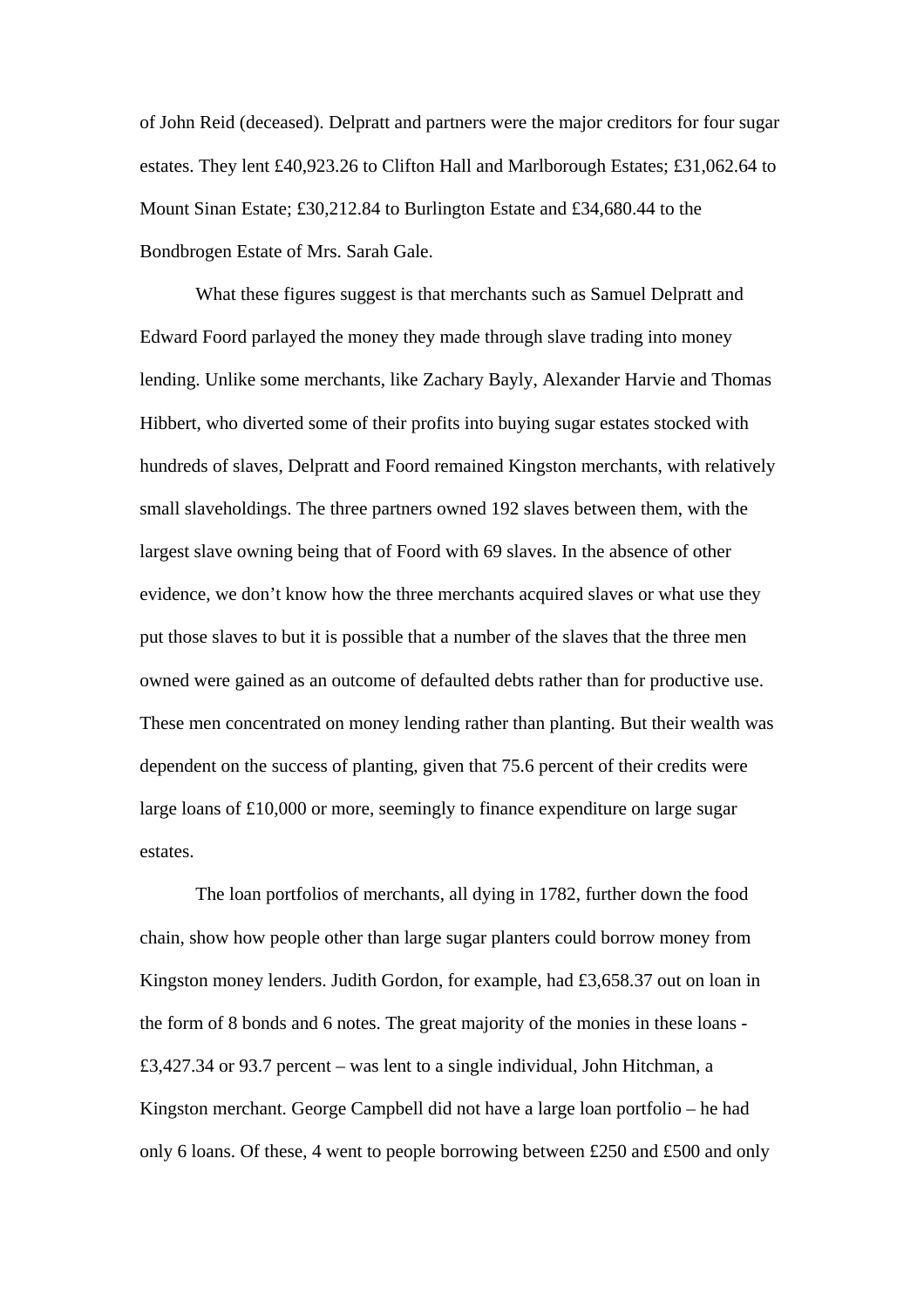one was a small loan, of £16.76. Other money lenders, however, specialised in small loans. David Austin made 32 loans, totalling £1,408.72, of which all were under £130. Thomas Russell, a more substantial money lender than Austin, was even more catholic in his lending practices. He tended to deal with ship captains and mariners and made 138 loans, worth £7.938.16, with the average loan being £57.52 and 120 loans being less than £100.

 What can we make of these loan portfolios and of money lending by Kingstonians in general? More work needs to be done in examining individual loan portfolios in order to determine the relative importance of large and small loans and the breakdown of loans between mortgages, bonds, bills of exchange, judgments and notes. The analysis to date, however, does indicate that Jamaicans did not necessarily have to turn to Britain, or even to planters like Sir Simon Clarke, for their credit needs. Kingston merchants were an important source of capital needs, whether the needs were for a small amount of money or for a substantial sum, secured under mortgage.

#### THOMAS HIBBERT

There are many people I would like to know more about from eighteenth century Jamaica than I do but one person that I am particularly interested in knowing more about is Kingston's leading merchant in the third quarter of the eighteenth century, Thomas Hibbert. He is interesting for a variety of reasons. First, he was immensely rich. His merchant house was not only the largest in Kingston but was legendary for its solidity and commercial probity. His bonds were reckoned the closest thing there was to government bonds, with fellow merchants thinking of them in the way that people in London would have thought of financial instruments issued by the Bank of England. His money was mostly gained through slave trading, his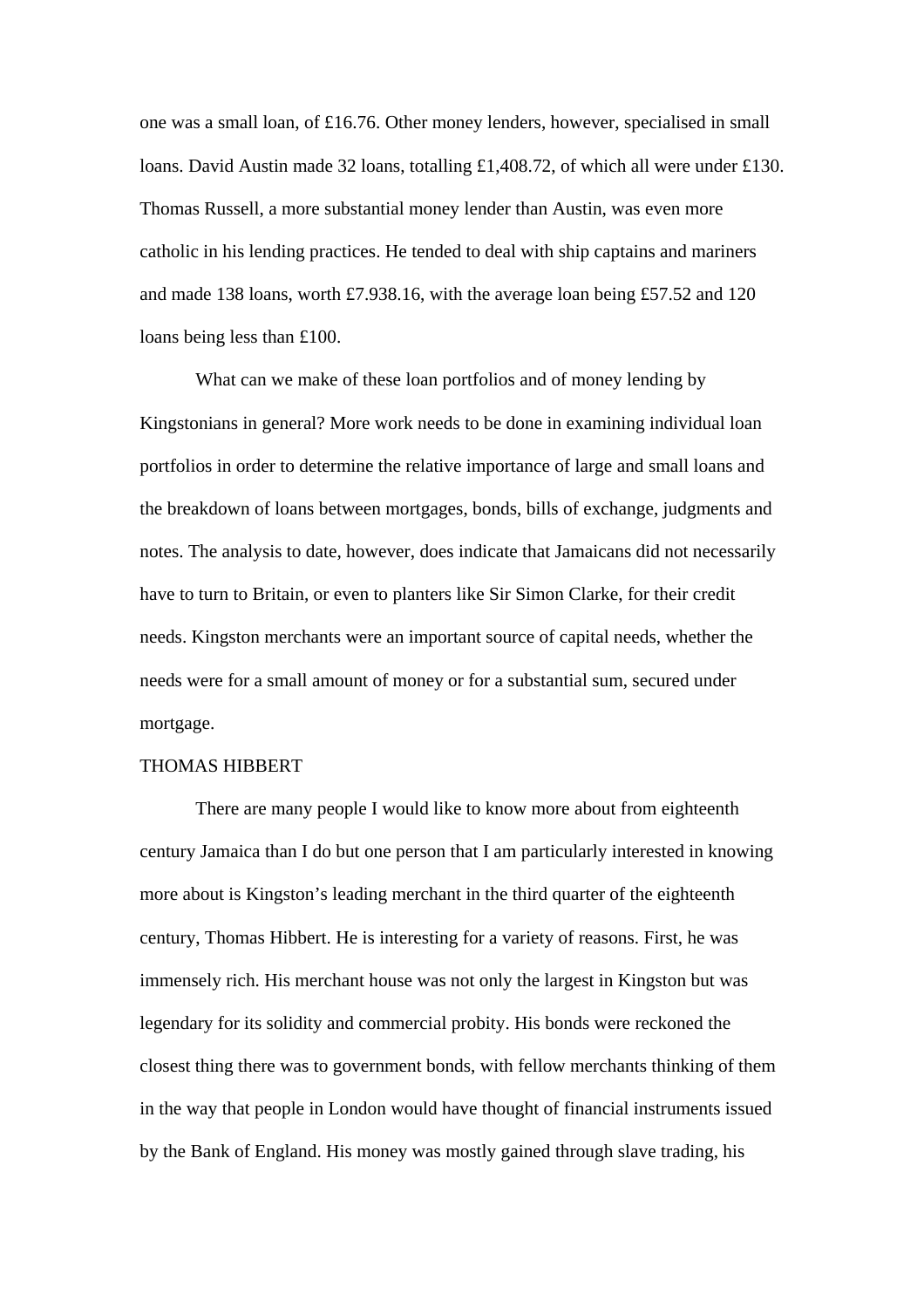house being the most substantial slave trading house in Kingston, responsible for annual importations of over 1,000 slaves in the 1760s and probably more in the 1770s. He died in 1780 without, as far as I am aware, leaving an inventory of his personal possessions. His wealth, however, must have been extraordinary. The three principals of another large Kingston merchant house that was reckoned to be some way below that of Hibbert Purrier and Hibbert left personal estate of over £200,000. The largest contemporary estate I have found, that of Sir Simon Clarke of Hanover Parish, was just over £250,000. Hibbert's would have been as large as that, perhaps larger, putting him in elevated company not just in Jamaica but in England. Similar wealth in the hands of William Beckford allowed him to become Lord Mayor of London and to marry his children into the English aristocracy. Beckford's heir, William Beckford of Fonthill, the Gothic novelist and author of Vathek, was reputed the richest man in the empire in the 1780s. Hibbert and his family had similar ducal incomes, sufficient for him to purchase several large sugar estates in northern Jamaica and for his nephew and heir, Thomas Hibbert, Jr., to buy a large property in the very expensive environs of southern Buckinghamshire, at Chalfont St Peter. Second, Hibbert is a one person confirmation of Eric Williams' famous thesis of Caribbean slavery forming the basis of the industrial revolution. Although there is not much evidence that Hibbert put his slave derived wealth into manufactures, he was from the heartland of the industrial revolution, being born in Manchester in 17094, moving to Kingston as a young man in 1734 and, after prospering, dying in Kingston on 20 May 1780. Third, his career and his descendants exemplify much of the complications surrounding the problem of slavery in late eighteenth century Britain. Hibbert's wealth was derived mainly out of his involvement in the Atlantic slave trade and as the middleman in the consignment system that linked Britain with Kingston and with the wider plantation economy. His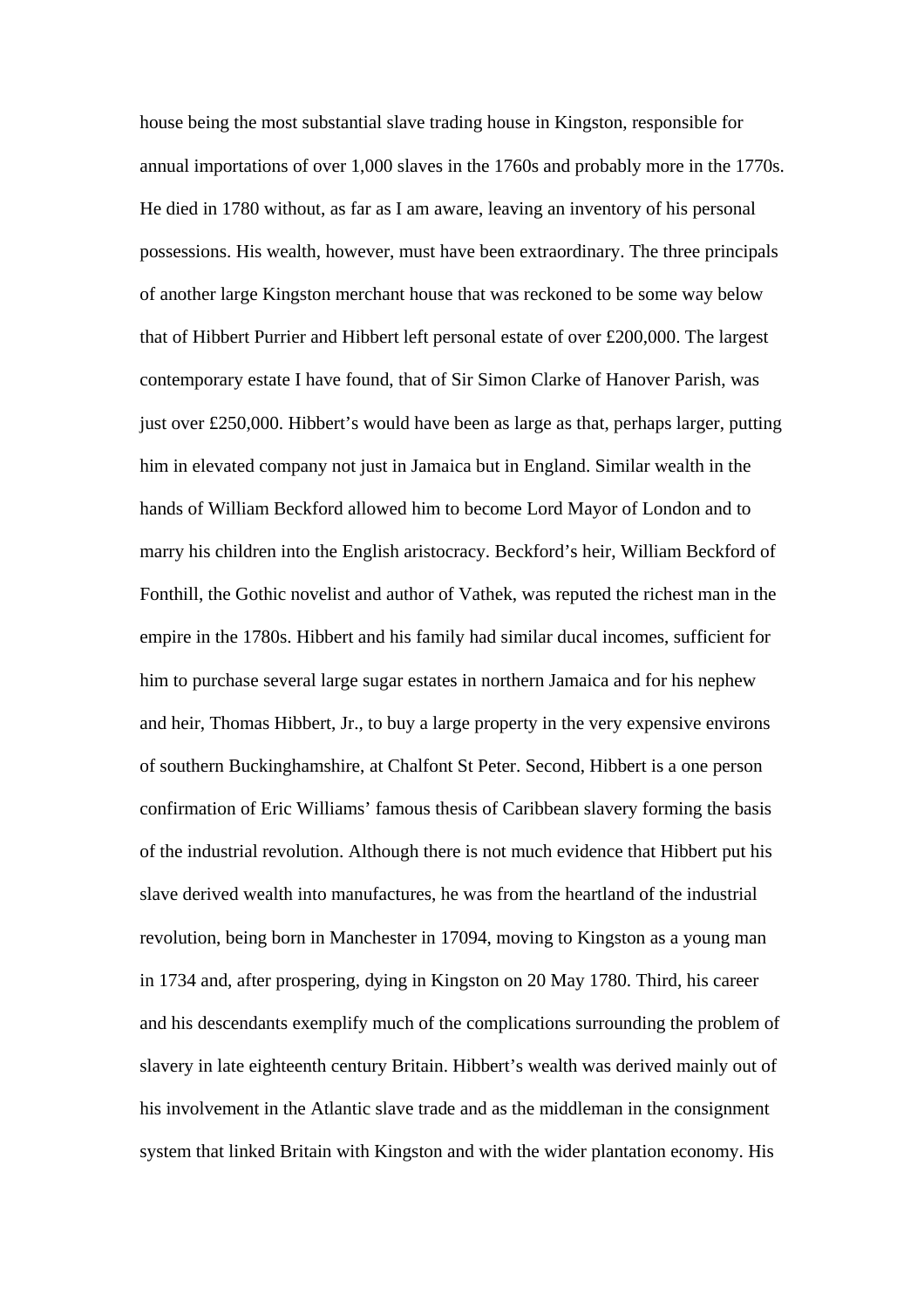own views about slavery are unknown although it is recorded that he chaired a debate in 1776 in Kingston over the morality of the slave trade – a debate on such a subject in such a place at such a time about which one can only wring one's hand against human hypocrisy and life's ironies. Not surprisingly, given the source of his wealth, his heirs, notably George Hibbert, a leading British West Indian merchant in early nineteenth century London and MP for the major pro-slavery constituency of Seaford, were notable supporters of slavery and opponents of the abolition of the slave trade. His sole direct descendant, however, was a coloured woman, Jane Harry Thresher, daughter of Hibbert from a liaison between him and a free coloured woman, named Charity Harry. If Jane had been the legitimate progeny of Hibbert and a white wife, she would have been the greatest heiress in England. As it was, she was given a small fortune and was treated contemptuously by her cousins, Hibbert's nephews, who refused to treat her as a member of the Hibbert family. Educated expensively in England, she was cut adrift soon after her father's death. She became a governess and joined the Quakers. Horrified that her mother had inherited slaves from her father's will, she became an ardent abolitionist, determined to free her mother's slaves through a personal visit to Jamaica. That didn't happen but in another delicious irony the sole descendant of Jamaica's greatest slave trader became an abolitionist three or four years before the beginning of the organised movement in Britain against the slave trade. She died in 1784, in childbirth, along with an infant son.

 Finally, and most important for our purposes here today, Thomas Hibbert is of interest because he clearly imbibed many Enlightenment principles, as might be guessed at given his participation in the macabre debate by slave owners and slave traders in Kingston on the seemingly imaginary and fanciful notion that slaves might be free. We can see these principles best expressed in his directions for how his death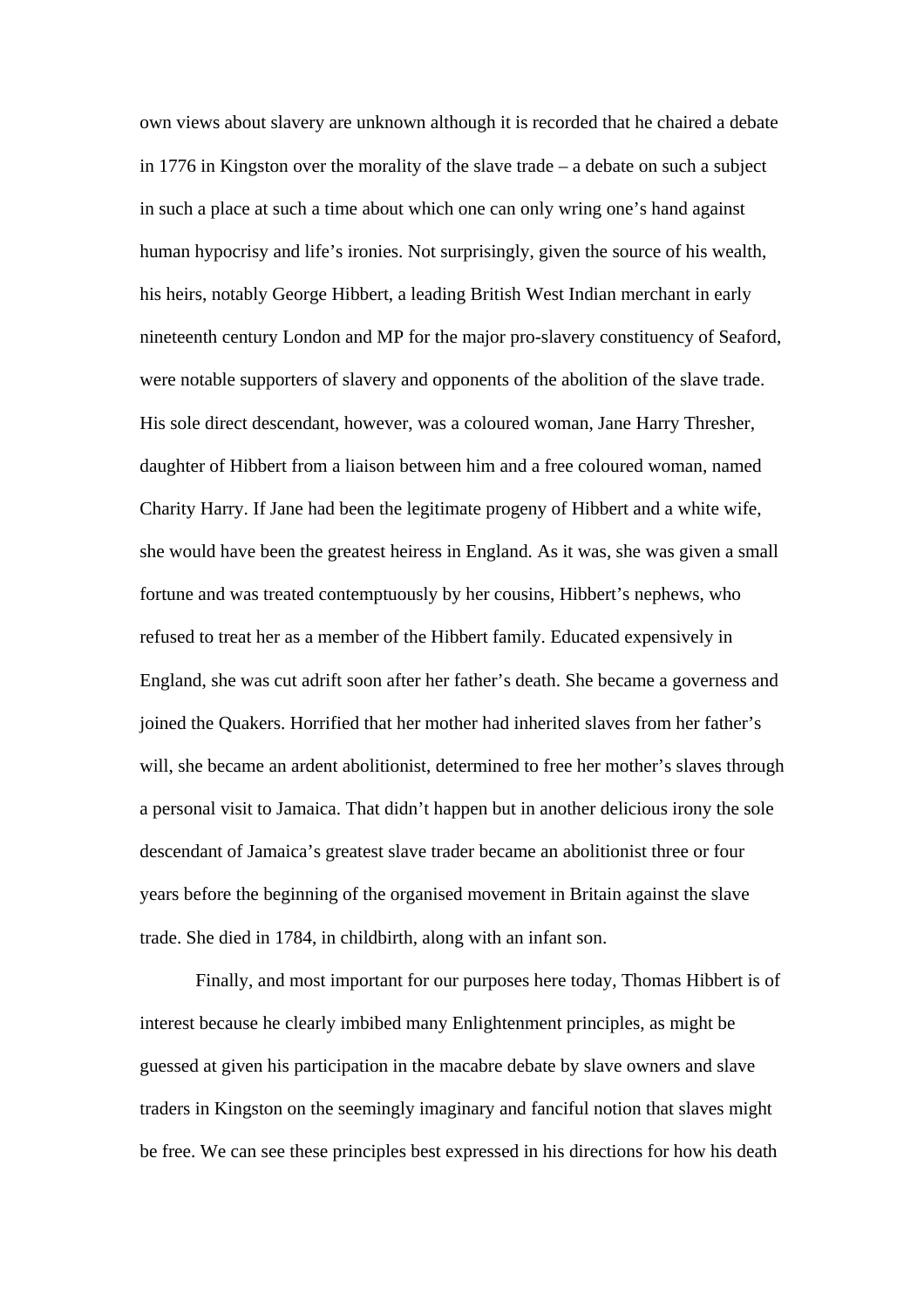was to be commemorated. In his will, proven 10 June 1780, he began his instructions to administrators with a long diatribe about how he was to be buried, declaiming that "in order to show my detestation and abhorrence of the prevailing superstitious custom of Interning dead bodies in Churches and Church yards and to prevent mine being added to the noxious Mass that is daily Corrupting in the Centre of the Town, I desire that my executors will see it placed in the deep Vault which I have provided for that purpose in the Garden belonging to my House in Kingston with the least expense consistent with decency." His house was the grandest in Kingston, having been erected, it is claimed, in competition with three other wealthy men in order to see who could build the most expensive and best house in the town. Hibbert apparently won that contest, by general acclaim.

 His concern about his reputation and his championing of forward thinking secular materialism was manifest in what was an even more lasting memorial than his house. This was a very grand monument in his memory put atop the place he was actually buried in, a vault at the top of a hill in St. Mary Parish in northern Jamaica on his sugar estate, Agualta Vale. We see it commemorated in a fine painting done in 1824 by James Hakewill and published in a set of engravings of plantation views. The verses on the monument defiantly flout the authority of organised religion, showing Hibbert as a determined free thinker:

This tribute to the dead, no church's care, Nor solemn sprinkling boasts, nor prelate's prayer, But rites more sacred sanctify the dust Where rest rever'd, the ashes of the just; Pray'rs from the poor, that sooner reach the sky, And holier drops that fall from friendship's eye.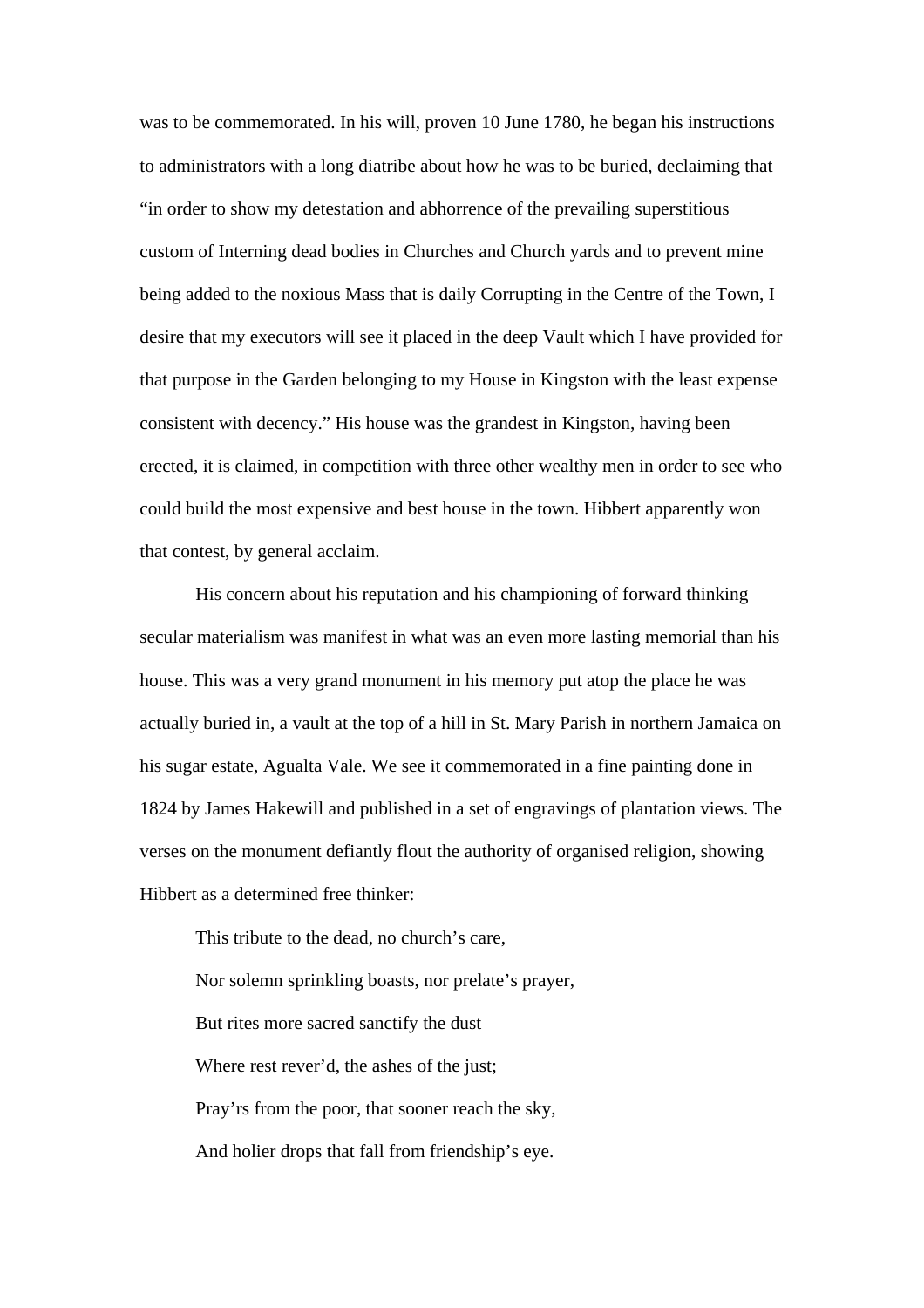Hibbert's monument claims the right to determine the bounds of virtue in maintaining that despite lying outside the sanctity of churchyard, he had been a just and benevolent man, even if irreligious.

 The painting itself is an interesting commentary on the Jamaican plantocracy's assumptions of legitimacy, as Vincent Brown astutely points out. Hakewill sees slavery as being a serene institution, sanctified by history in the form of Hibbert's classically inspired pastoral vision of entombment. The centre is occupied not by the monument but by a white gentleman and a black enslaved person. As Brown says, the relationship between the master and the slave anchors the social meaning of the monument. The master, directing the slave's attention to the monument, makes him note the prominence of the dead slaveholder – possibly the man who was instrumental in bringing his ancestors from Africa to Jamaica – while suggesting through the attentive and slightly bowed head of the slave, situated behind and below the white gentleman, that a man like Thomas Hibbert was someone whom a black servant should naturally appreciate and think a great, if irreligious, patriot. It is among the most interesting of all Hakewill's prints, enjoining history and memory to Hakewill's persistent vision of plantations as magnificent and productive places where contented slaves worked dutifully to help implant British civilisation.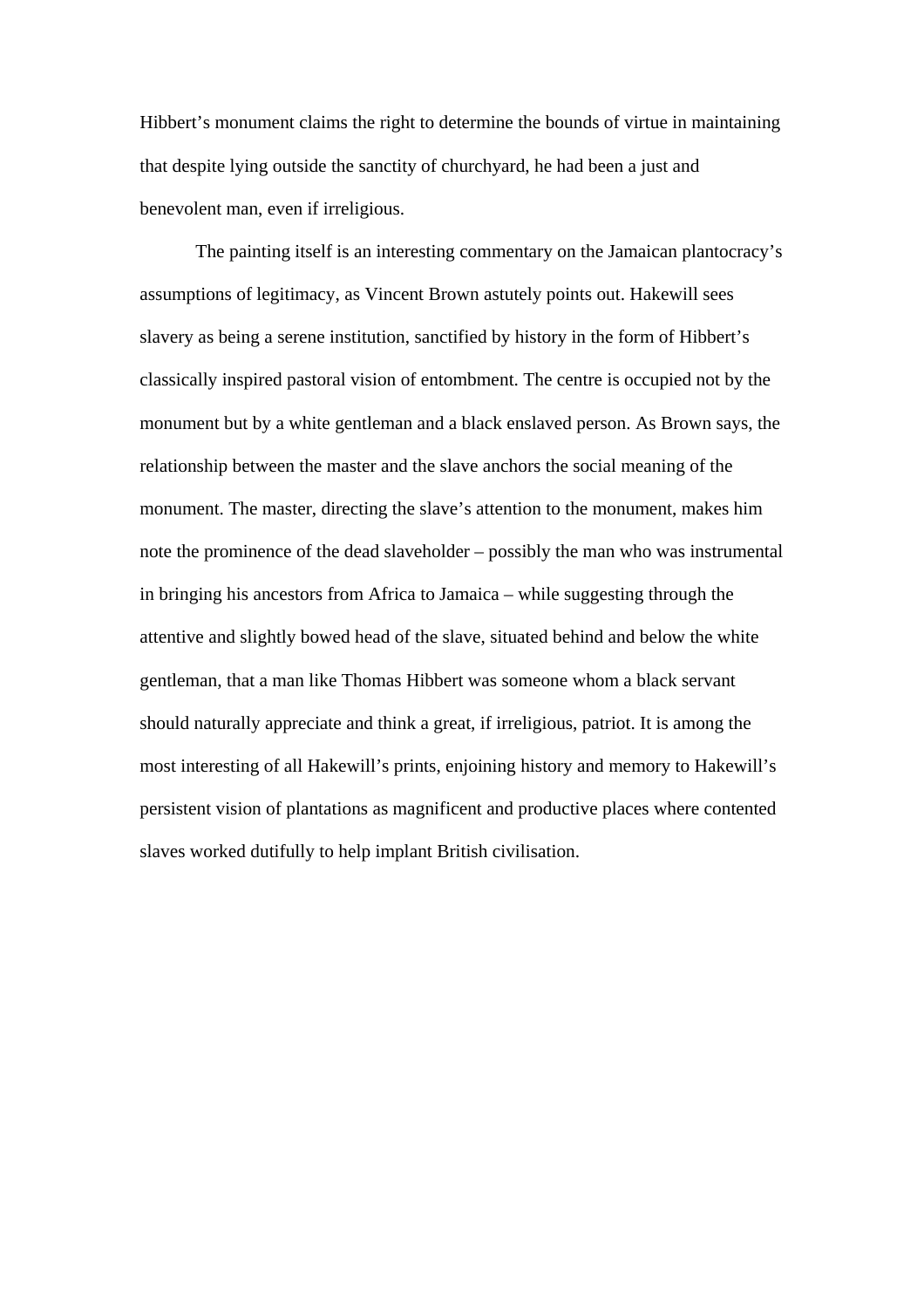| Years     | No. Inventories | Ave.Debt PerAnnum | Ave.InventoryDebt |
|-----------|-----------------|-------------------|-------------------|
| 1684-1690 | 386             | £7,149            | £129.61           |
| 1711-1716 | 477             | £23,370           | £293.96           |
| 1724-33   | 911             | £77,511           | £850.84           |
| 1740-53   | 2123            | £148,287          | £977.87           |
| 1761-84   | 3663            | £234,408          | £1,407.86         |

Table One: Sum of Loans Recorded in Jamaican Inventories, 1674-1784

Table Two: Debt as a Percentage of Total Personal Estate Value

| Debt/TEV | N. (All) | $\%$ | Cum. % | % (Debtors) | $Cum.$ % |
|----------|----------|------|--------|-------------|----------|
| 0        | 4137     | 45.3 | 45.3   | $\Omega$    | 0        |
| 1-20%    | 1398     | 15.0 | 59.2   | 26.9        | 26.9     |
| 21-40%   | 1073     | 11.5 | 70.7   | 20.6        | 47.4     |
| 41-60%   | 886      | 9.5  | 80.2   | 17.0        | 64.4     |
| 61-80%   | 820      | 8.8  | 89.0   | 15.7        | 80.1     |
| 81-99%   | 722      | 7.7  | 96.7   | 13.9        | 94.0     |
| 100%     | 311      | 3.3  | 100.0  | 6.0         | 100.0    |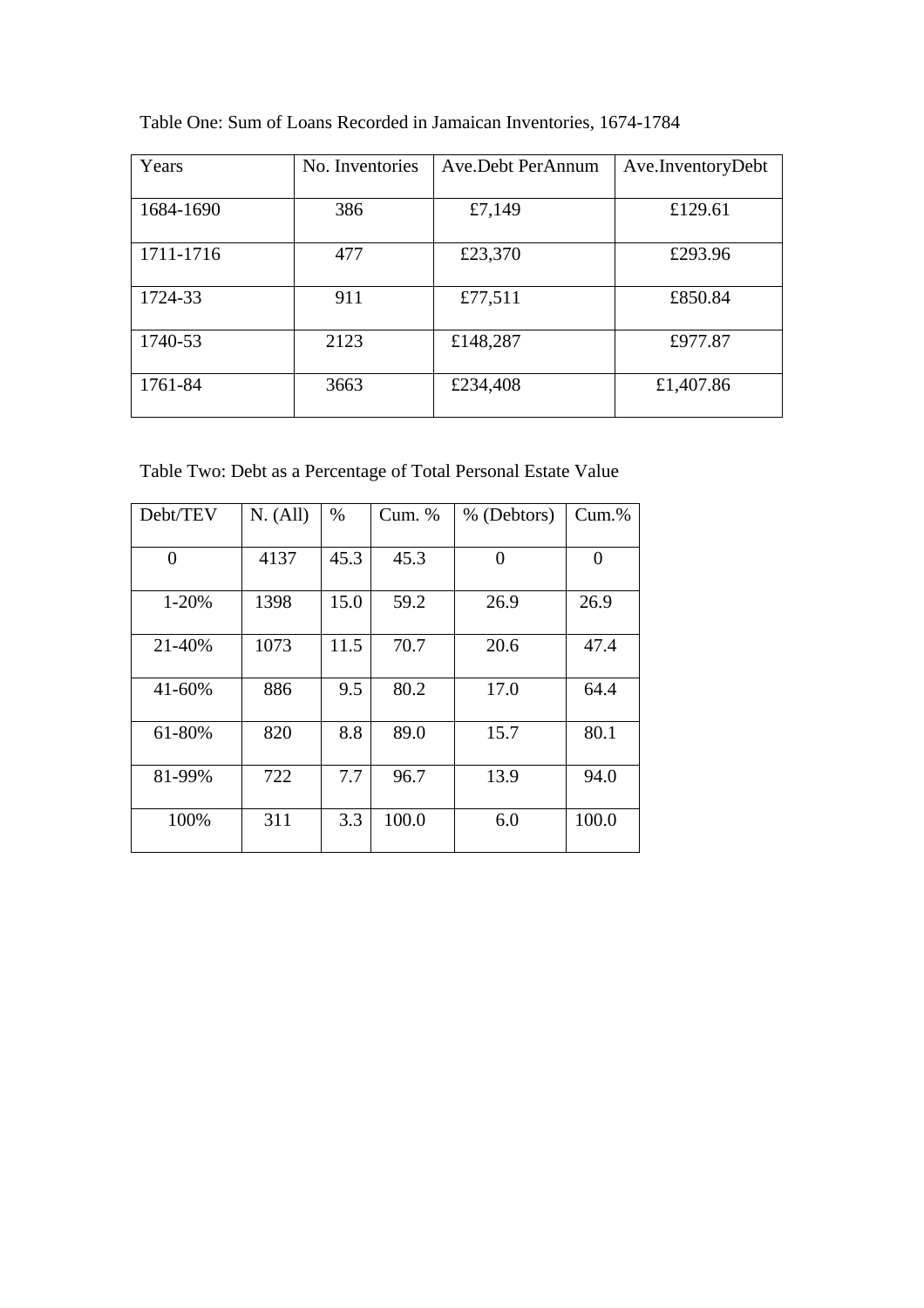Table Three: Money Lending by Residence of Creditors

| Region                  | N.   | N. Debt | <b>Total Debt</b> | % Total Debt | Average Debt/TEV |
|-------------------------|------|---------|-------------------|--------------|------------------|
| Kingston                | 2351 | 1362    | 3979442           | 39.1         | 30.0             |
| <b>Greater Kingston</b> | 3396 | 1828    | 4587719           | 45.0         | 27.0             |
| East                    | 710  | 404     | 437554            | 4.3          | 24.0             |
| Central                 | 2258 | 1353    | 2146476           | 21.0         | 26.0             |
| North                   | 884  | 508     | 859840            | 8.4          | 24.0             |
| West                    | 1284 | 747     | 1244715           | 12.3         | 26.0             |
| Outside Jamaica         |      |         | 910665            | 8.9          |                  |

Table Four: Creditors in Kingston by Selected Occupation

| Occupation         | N.  | N. Debt | Sum Debt | Average Debt | Debt/TEV |
|--------------------|-----|---------|----------|--------------|----------|
| Esquire            | 132 | 96      | 1195121  | 9054.94      | 40       |
| Merchants          | 567 | 419     | 2030874  | 3581.79      | 46       |
| <b>Shopkeepers</b> | 96  | 62      | 35171    | 567.28       | 24       |
| Gentlemen          | 285 | 148     | 105135   | 368.90       | 25       |
| Tradesmen          | 345 | 175     | 176441   | 512.00       | 24       |
| Mariner            | 208 | 116     | 72537    | 348.73       | 32       |
| Doctor             | 89  | 57      | 110099   | 1117.59      | 37       |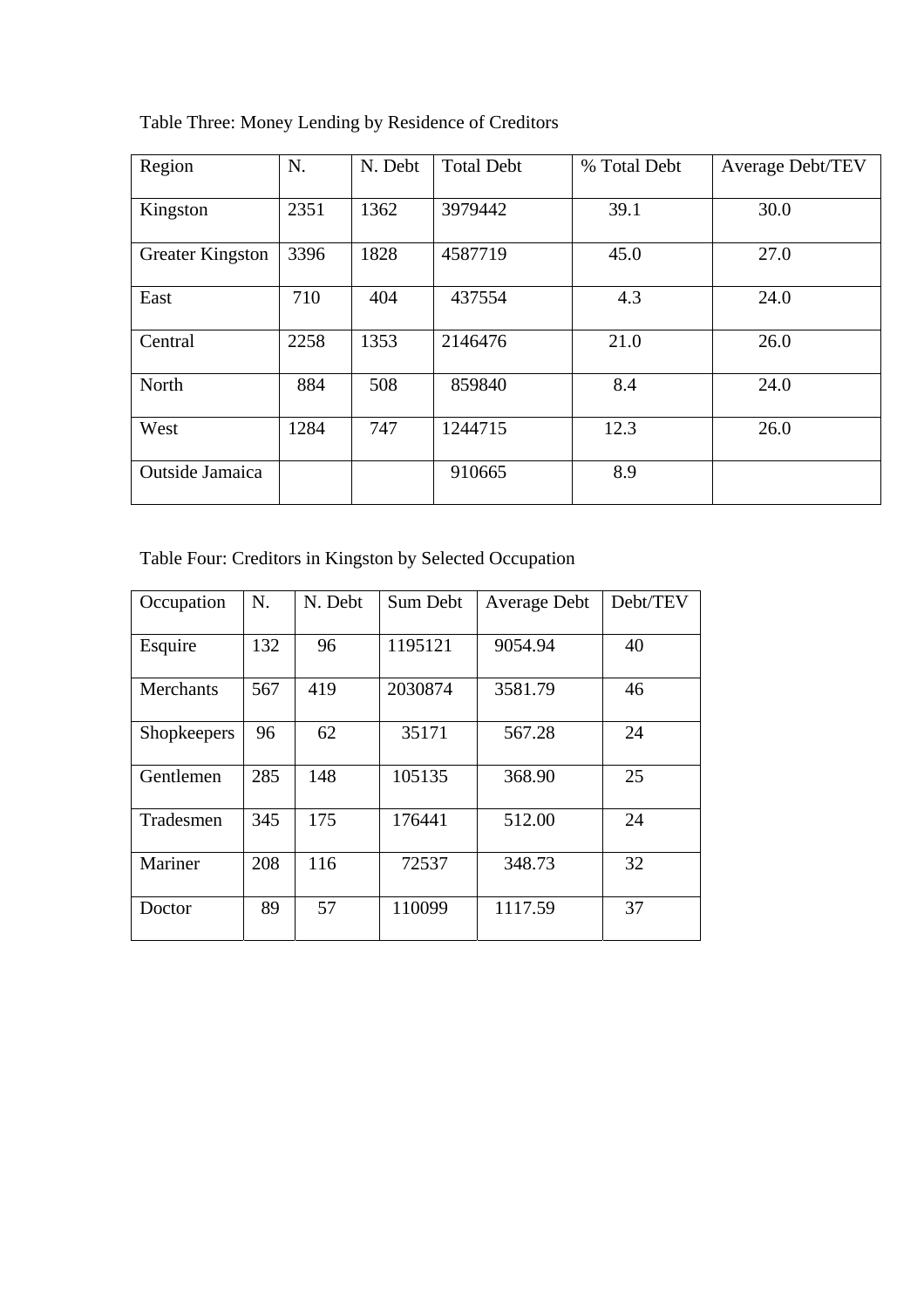Table Five: Largest Creditors in Kingston

| Name                    | Year | <b>TEV</b> | Credits | Debt/TEV |
|-------------------------|------|------------|---------|----------|
| <b>Edward Foord</b>     | 1777 | 206,211    | 199,750 | 97       |
| <b>Samuel Delpratt</b>  | 1784 | 198,702    | 194,824 | 98       |
| Aaron Baruh Lousada     | 1768 | 116,475    | 105,492 | 91       |
| George Paplay           | 1770 | 135,539    | 98,091  | 72       |
| Malcolm Laing           | 1782 | 88,600     | 81,542  | 92       |
| Jacob Lopez Torres      | 1768 | 72,440     | 69,594  | 96       |
| <b>Charles Mitchell</b> | 1762 | 62,706     | 68,941  | 72       |
| <b>Pancefort Miller</b> | 1727 | 77,755     | 60,868  | 72       |
| <b>Alexander Harvie</b> | 1765 | 95,992     | 53,985  | 56       |
| John McLean             | 1765 | 55,645     | 51,539  | 93       |

Samuel Delpratt Sir Simon Clarke

| Type of Loan    | N   | Sum        |       | N   | Sum        | $\%$  |
|-----------------|-----|------------|-------|-----|------------|-------|
| Mortgages       | 12  | 205,688.47 | 55.1  | 9   | 121,660.52 | 52.7  |
| <b>Bonds</b>    | 222 | 112,168.30 | 30.1  | 66  | 88,736.30  | 38.4  |
| Bills/Judgments | 9   | 35,233.99  | 9.4   | 28  | 18,218.99  | 7.9   |
| <b>Notes</b>    | 108 | 19,934.86  | 5.4   | 29  | 2,332.40   | 1.0   |
| Total           | 351 | 373,025.62 | 100.0 | 132 | 230,948.11 | 100.0 |

NB: Samuel Delpratt's credits come from the following three sources:

Samuel Delpratt- £39,711.03 Foord, Delpratt and Clarke - £94,755.59 Foord and

Delpratt - £238,559.00